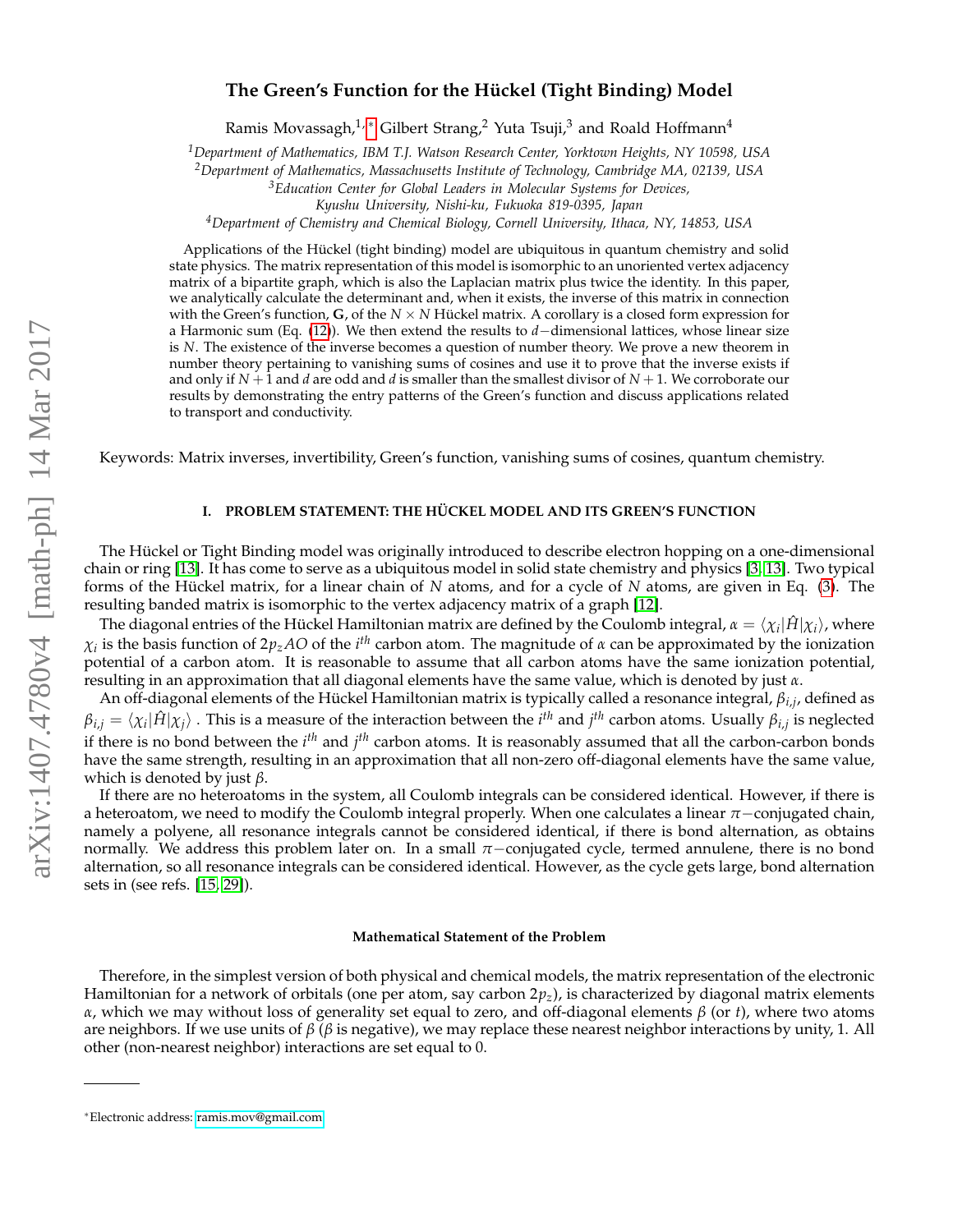The eigenvalues and eigenvectors of these matrices are well known for the linear chain and cycles [\[13\]](#page-12-0). For the finite linear chain (the banded matrix at left in Eq. [\(3\)](#page-1-0)), they can be written respectively as cosines and sines, as follows. Let  $\lambda_r$  and  $\ket{\psi_r}$  be the  $r^{\text{th}}$  eigenvalue and the corresponding  $r^{\text{th}}$  eigenvector, then

<span id="page-1-3"></span>
$$
\lambda_r = 2\cos r\omega \qquad \text{in units of } \beta \tag{1}
$$

$$
|\psi_r\rangle = \sqrt{\frac{2}{(N+1)}} \left[ \sin(r\omega), \sin(2r\omega), \dots, \sin(Nr\omega) \right]^T,
$$
 (2)

where  $\omega \equiv \frac{\pi}{N+1}$  and  $1 \le r \le N$  is an integer. The Hückel matrix for a linear chain, whose matrix representation is a symmetric tridiagonal matrix [\[18,](#page-12-4) for a review], and a *N*−membered ring, which is a circulant matrix [\[6,](#page-12-5) [11\]](#page-12-6), respectively are

<span id="page-1-0"></span>
$$
H_1 = \begin{bmatrix} 0 & 1 & & & & \\ 1 & 0 & 1 & & & \\ & 1 & 0 & 1 & & \\ & & 1 & 0 & \ddots & \\ & & & & \ddots & \ddots & 1 \\ & & & & & 1 & 0 \end{bmatrix} \qquad H_1^c = \begin{bmatrix} 0 & 1 & & & 1 \\ 1 & 0 & 1 & & \\ & 1 & 0 & 1 & \\ & & & 1 & 0 \end{bmatrix}, \qquad (3)
$$

where to emphasize the one-dimensional structure of the molecular system we put a subscript 1 on *H* and denote the Hamiltonian by *H*1. From now omitted entries are zeros; we will explicitly write down the zeros when it helps the presentation.

The Hückel model has found renewed significance in recent experimental and theoretical studies of molecular conductance, that is transmission of a current through a molecule [\[21,](#page-13-1) and references therein].

The Green's function matrix, **G**, is defined via the resolvent as

<span id="page-1-1"></span>
$$
G(r,s;E) = \langle r | \frac{1}{E - H} | s \rangle,
$$
\n(4)

where  $G(r, s; E)$  is the  $r, s$  entry of the Green's function matrix,  $H$  is the Hamiltonian and  $E$  is an energy.

The Green's function plays an important role in the calculation of transport phenomena such as conductivity [\[5\]](#page-12-7). In the simplest form of the theory, the conductance between electrodes connected to sites *r* and *s* of a molecule is proportional to the square of the absolute value of the matrix element of the unperturbed Green's function,

<span id="page-1-2"></span>
$$
G^{(0)}(r,s;E) = \sum_{k} \frac{C_{rk} C_{sk}^*}{E - \epsilon_k + i\eta'},
$$
\n(5)

where  $C_{rk}$  is the coefficient of the  $r^{\text{th}}$  atomic orbital in the  $k^{\text{th}}$  molecular orbital (MO) in an orthogonal basis,  $\epsilon_k$  is the *k* th MO energy, and *<sup>η</sup>* is an infinitesimal positive number to assure analyticity. The Fermi energy is equal to the Coulomb integral of the Hückel model and for convenience we set this energy to zero (see subsection "Level set of the Fermi Energy" below).

For the DC conductivity we want to evaluate the Green's function at the Fermi energy; therefore  $E = 0$  in Eq. [\(4\)](#page-1-1). By Sokhotski–Plemelj theorem,  $\lim_{\eta\to 0^+} \frac{1}{x\pm i\eta} = P(\frac{1}{x}) \mp i\pi\delta(x)$ , the real part of the Green's function (Eq. [\(5\)](#page-1-2)) is

$$
G^{(0)}(r,s; E = 0) = -\sum_{k} \frac{C_{rk} C_{sk}^{*}}{\epsilon_k} .
$$
 (6)

Therefore, the Green's function in the basis described above (Eqs. [1](#page-1-3) and [2\)](#page-1-3), for a finite open linear chain has entries that are:

<span id="page-1-4"></span>
$$
G^{(0)}(r,s; E = 0) = -\frac{1}{N+1} \sum_{k=1}^{N} \frac{\sin(rk\omega)\sin(sk\omega)}{\cos(k\omega)} \quad \text{in units of } \beta^{-1}
$$
  
\n
$$
\omega \equiv \frac{\pi}{N+1} .
$$
 (7)

Below, for simplicity, we denote  $G(r,s) \equiv G^{(0)}(r,s;E=0)$ .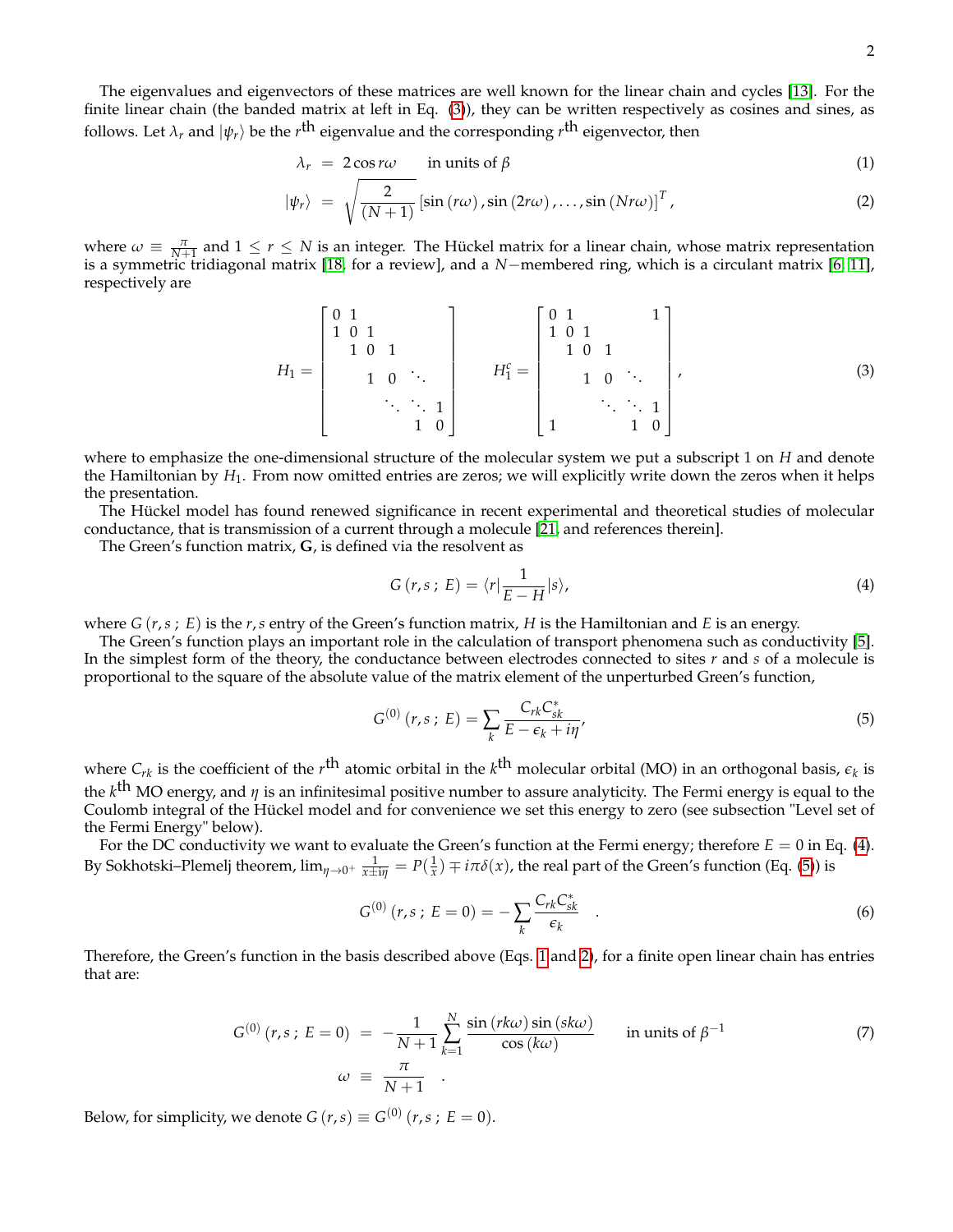*Remark* 1.  $\mathbf{G}^{(0)}$  is simply  $-H_1^{-1}$  in the basis given by Eqs. [\(1\)](#page-1-3) and [\(2\)](#page-1-3). Generally, with energy set-point  $E = 0$ , the Green's function is minus the inverse of the Hamiltonian. We compute the inverses of  $H_1$  and  $H_1^c$  in several ways– from general formulas for tridiagonal matrices, directly from simple equations for the first column of the inverses, and from factoring the matrix symbol  $e^{i\theta} + e^{-i\theta}$ .

Our goal is to prove the conditions under which the inverse of various forms of the Hückel model exists for different *N* and in *d*−spatial dimensions. When it exists, we analytically derive closed-form formulas for the Green's function  $\mathbf{G}^{(0)}$ .

#### **Level set of the Fermi Energy**

The position of the actual Fermi levels in a calculation of molecular transmission may vary. It has proven to be a good approximation to set it equal to the Coulomb integral of the Hückel method for most rings and chains (the limitations of this assumption will be mentioned later).

There is a good reason why we assume  $E_F = \alpha$ . The energy level of the 2*p* atomic orbital (AO) of carbon (−11.4*eV*, the same energy level as the Coulomb integral), is almost the same as that of the 6*s* AO of the widely used Au electrode (−10.9*eV*) [\[2\]](#page-12-8). Note that the electronic configuration of Au is 5*d* <sup>10</sup>6*s* 1 . This approximation works well as long as significant charge transfer between the molecule and the electrode surface does not occur [\[30\]](#page-13-2).

The assumption that the Fermi level is equal to the Coulomb integral of the Hückel method is probably valid for even-membered chains and rings with  $4n + 2$  atoms.

# **II. DETERMINANTS AND ANALYTICAL EXPRESSIONS FOR**  $H_1^{-1}$  **and**  $\left(H_1^c\right)^{-1}$

#### **Open Chain,** *H*<sup>1</sup>

**Lemma 1.** *H*<sub>1</sub> *is only invertible when* N *is even, in which case det*  $(H_1) = (-1)^{N/2}$ 

*Proof.* Generally for any *N*

$$
\det(H_N) = -\det(H_{N-2}) = \dots = (-1)^{\frac{N-2}{2}} \det(H_2) = (-1)^{\frac{N-2}{2}} \begin{vmatrix} 0 & 1 \\ 1 & 0 \end{vmatrix} = (-1)^{N/2} \quad N \text{ even,}
$$
  

$$
\det(H_N) = -\det(H_{N-2}) = \dots = \det(H_1) = |0| = 0 \quad N \text{ odd,}
$$

where we denoted *H*<sub>1</sub> of size *N* × *N*, simply by *H*<sub>*N*</sub> and the determinant of a matrix by | $\cdot$ |. In Eq. [\(7\)](#page-1-4), cos (*kω*) can take on a zero value if *N* is odd. whereby *G* (*r*.s) is not defined. take on a zero value if *N* is odd, whereby  $G(r, s)$  is not defined.

**Proposition 1.** When N is even, the entries of the Green's function G  $(r, s) \equiv -H_1^{-1}(r, s)$  are

<span id="page-2-0"></span>
$$
G(r,s) = \begin{cases} (-1)^{\frac{r+s-1}{2}} & r < s : r \text{ odd and } s \text{ even} \\ (-1)^{\frac{r+s-1}{2}} & r > s : r \text{ even and } s \text{ odd} \\ 0 & \text{otherwise.} \end{cases}
$$
 (8)

<span id="page-2-1"></span>
$$
G = -H_1^{-1} = \begin{bmatrix} 0 & -1 & 0 & +1 & 0 & -1 & \cdots \\ -1 & 0 & 0 & 0 & 0 & 0 & 0 \\ 0 & 0 & 0 & -1 & 0 & +1 \\ +1 & 0 & -1 & 0 & 0 & 0 & \cdots \\ 0 & 0 & 0 & 0 & 0 & -1 & \\ -1 & 0 & +1 & 0 & -1 & 0 & \cdots \\ \vdots & \vdots & \vdots & \vdots & \ddots \end{bmatrix}
$$
(9)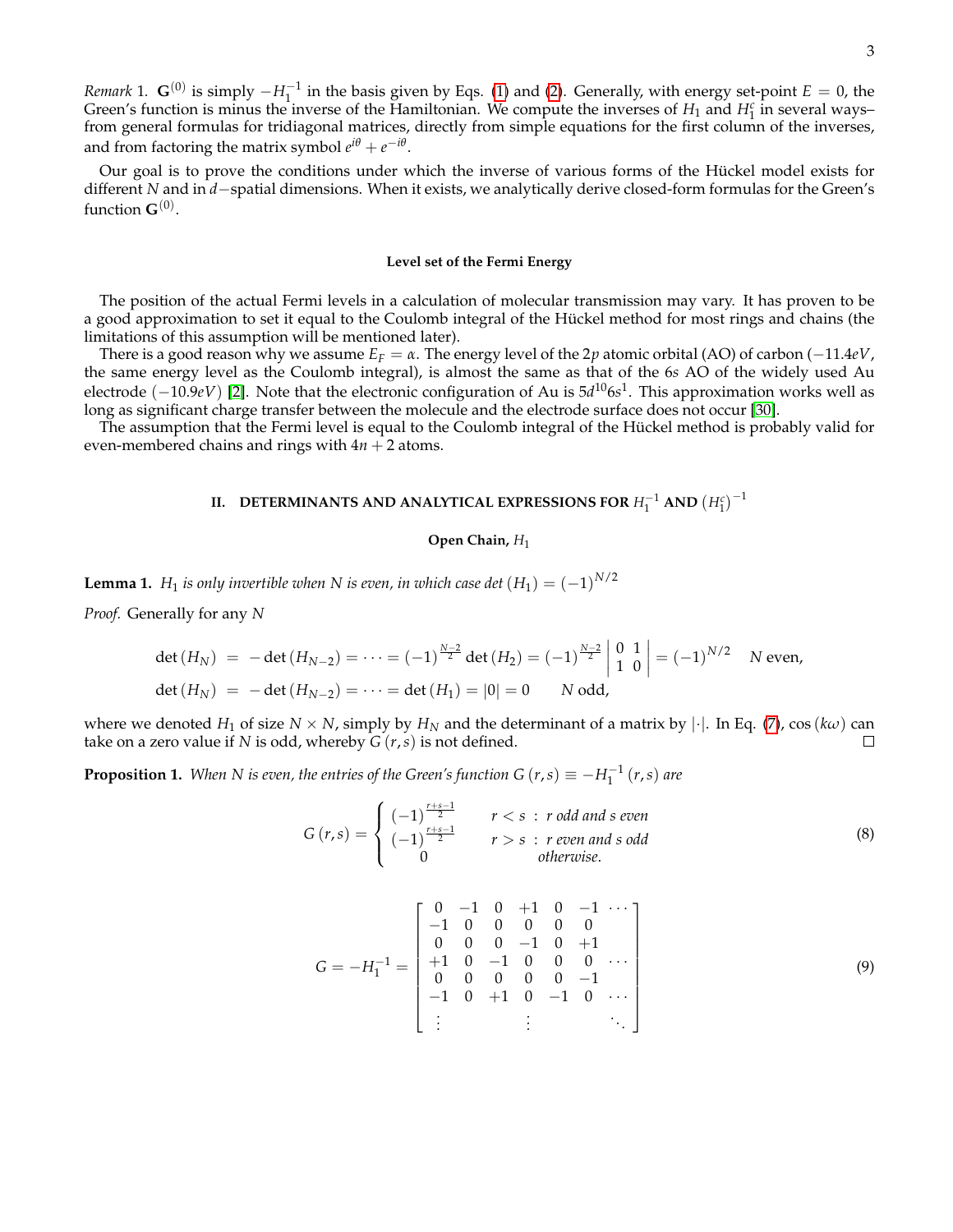*Proof.* Suppose we have a general tridiagonal matrix

$$
A = \begin{bmatrix} b_1 & c_1 & & & \\ a_1 & b_2 & c_2 & & \\ & a_2 & b_3 & \ddots & \\ & & \ddots & \ddots & c_{N-1} \\ & & & a_{N-1} & b_N \end{bmatrix}
$$

Then Usmani's formula [\[27\]](#page-13-3) for the  $r$ ,  $s$  entry of  $A^{-1}$  is

<span id="page-3-1"></span>
$$
\alpha(r,s) = \begin{cases}\n(-1)^{r+s} c_r c_{r+1} \cdots c_{s-1} \theta_{r-1} \phi_{s+1} / \theta_N & r < s \\
\theta_{r-1} \phi_{r+1} / \theta_N & r = s \\
(-1)^{r+s} a_{s+1} a_{s+2} \cdots a_r \theta_{s-1} \phi_{r+1} / \theta_N & r > s\n\end{cases}
$$
\n(10)

where  $\theta_r$  and  $\phi_s$  satisfy second order recursion relations

$$
\begin{aligned}\n\theta_r &= b_r \theta_{r-1} - a_r c_{r-1} \theta_{r-2} & r &= 1, 2, \dots, N-1, N \\
\phi_s &= b_s \phi_{s+1} - c_s a_{s+1} \phi_{s+2} & s &= N, N-1, \dots, 2, 1\n\end{aligned}
$$

with the initial conditions  $\theta_{-1} = 0$ ,  $\theta_0 = 1$ ,  $\phi_{N+1} = 1$  and  $\phi_{N+2} = 0$ .

We are interested in the special case where  $b_i = 0$ ,  $c_i = a_i = 1$  for all *i*. The recursion relations are now given by

$$
\theta_r = -\theta_{r-2}
$$
  $r = 2, 3, ..., N$   
\n $\phi_s = -\phi_{s+2}$   $s = N, N - 1, ..., 2, 1$ 

The solutions, after imposing the initial conditions, are

$$
\theta_r = \frac{i^r}{2} [1 + (-1)^r]; \quad \phi_s = \frac{i^{-(N+1)+s}}{2} [1 - (-1)^s].
$$

Substituting these in Eq. [\(10\)](#page-3-1) and multiplying by  $-1$ , we obtain  $G = -H_1^{-1}$ :

<span id="page-3-2"></span>
$$
G(r,s) = \begin{cases} \frac{t^{3(r+s-1)}}{4} \left[ 1 + (-1)^{r-1} \right] \left[ 1 - (-1)^{s+1} \right] & r < s \\ \frac{t^{3(r+s-1)}}{4} \left[ 1 + (-1)^{r-1} \right] \left[ 1 - (-1)^{r+1} \right] & r = s \\ \frac{t^{3(r+s-1)}}{4} \left[ 1 + (-1)^{s-1} \right] \left[ 1 - (-1)^{r+1} \right] & r > s \end{cases}
$$
(11)

By symmetry we may focus on  $r \geq s$ . In Eq. [\(11\)](#page-3-2) the only nonzero elements, for  $r \geq s$ , correspond to  $r$  even and  $s$ odd, in which case  $G(r, s) = i^{3(r+s-1)} = (-1)^{\frac{r+s-1}{2}}$ .

**Corollary 1.** *The closed form expression for the following sum gives the identity*

<span id="page-3-0"></span>
$$
-\frac{1}{N+1}\sum_{k=1}^{N}\frac{\sin\left(\frac{rk\omega}{\omega}\right)\sin\left(\frac{sk\omega}{\omega}\right)}{\cos\left(k\omega\right)}=(-1)^{\frac{r+s-1}{2}}\tag{12}
$$

*when r is even and s < r is odd. Otherwise, G*  $(r, s) = 0$  *<i>when s*  $\leq r$  *and G*  $(r, s) = G(s, r)$  *when*  $r \leq s$ *.* 

This is the Green's function in an orthonormal basis. A purely trigonometric derivation, that does not use the Hückel matrix and serves as an alternative proof of Eqs. [\(8\)](#page-2-0) and [\(12\)](#page-3-0), is presented in the appendix.

*Remark* 2*.* Formulas for the inverse of a tridiagonal Toeplitz matrix have been given by Schlegel [\[20\]](#page-13-4) and Mallik [\[16\]](#page-12-9) in terms of Chebyshev polynomials.

In quantum chemistry, it was known that *G* (*r*,*s*) = 0 when *r* and *s* have the same parity. These zeros can be derived from a property called "alternancy" (the original proof is due to C. A. Coulson and G. S. Rushbrooke [\[4\]](#page-12-10)). If the interacting orbitals of a molecule can be divided into two disjoint sets, where the atoms of one set are adjacent only to atoms of the other set, the molecule is said to be alternant. For alternants, for instance the linear chain studied here, a number of results can be proved; for instance the energy levels are paired positive and negative, and in paired levels the coefficients of one set of atoms are just minus the coefficients of that set in the paired level. It follows that  $G(r,s) = 0$  when *r* and *s* have the same parity. The other zeros and  $\pm 1$  entries, as far as we know, were not noticed.

In chemical applications one often has to deal with the special case of alternating bond strengths along a chain. The proposition below gives the form of the Hamiltonian and its corresponding Green's function.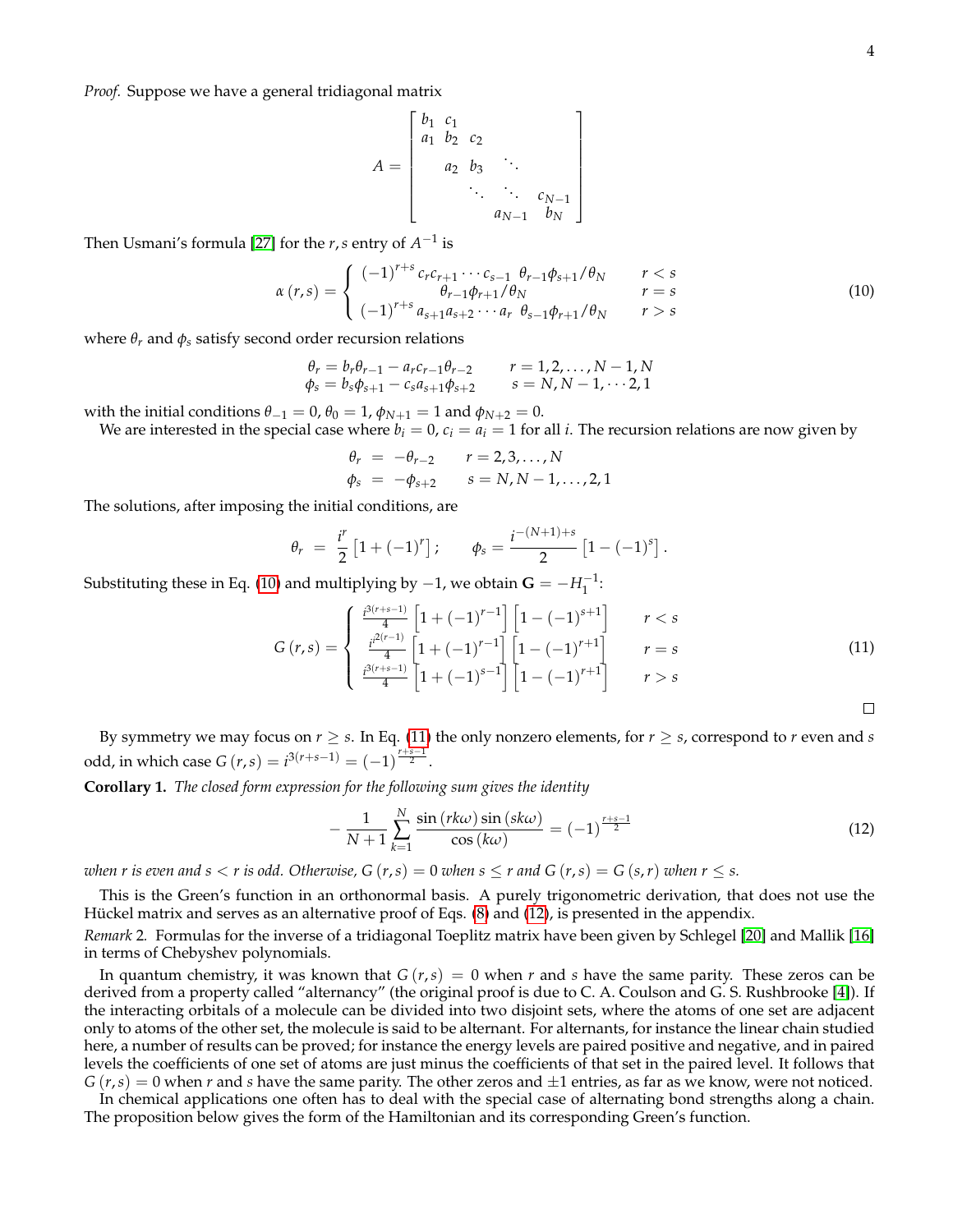$$
H_{alt} = \left[\begin{array}{cccc} 0 & \beta & & & \\ \beta & 0 & \alpha & & & \\ \alpha & 0 & \beta & & & \\ \beta & 0 & \ddots & & & \\ \vdots & \vdots & \ddots & \ddots & \alpha & \\ \beta & 0 & \ddots & \ddots & \beta & 0 \end{array}\right]
$$

Comment: In this special limit, the Toeplitz structure is lost. *α* in this definition is not related to the one discussed above, which stood for the diagonal elements and was taken to be zero.

<span id="page-4-0"></span>**Proposition 2.** *The entries of the Green's function*  $\mathbf{G}\equiv-\left(H_{alt}\right)^{-1}$ *, are given by* 

$$
G(r,s) = \begin{cases} \frac{(-1)^{\frac{r+s-1}{2}}}{4} \frac{1}{\beta} \left(\frac{\alpha}{\beta}\right)^{\frac{r-s-1}{2}} \left\{1 - (-1)^s\right\} \left\{1 + (-1)^r\right\}, & r \ge s\\ \frac{(-1)^{\frac{r+s-1}{2}}}{4} \frac{1}{\beta} \left(\frac{\alpha}{\beta}\right)^{\frac{s-r-1}{2}} \left\{1 - (-1)^r\right\} \left\{1 + (-1)^s\right\}, & r \le s. \end{cases}
$$
(13)

*Proof.* The form can be derived using the same techniques as above.

## **Cyclic chain,** *H<sup>c</sup>* 1

The cyclic Hamiltonian is a circulant matrix and therefore diagonalizable in Fourier basis [\[6,](#page-12-5) [11,](#page-12-6) [22\]](#page-13-5). Let  $\omega_j =$ exp (2*πij*/*n*), the eigenpairs are

$$
\lambda_j = 2 \cos (2\pi j/n), \qquad j = 0, 1, \dots, n-1
$$
  

$$
v_j^T = \frac{1}{\sqrt{n}} \left( 1, \omega_j, \omega_j^2, \dots, \omega_j^{(n-1)} \right).
$$

In particular when  $n = 4j$ , the matrix has zero eigenvalues and hence non-invertible. The following lemma sharpens this notion.

<span id="page-4-1"></span>**Lemma 2.** *The determinant of H<sup>c</sup>* 1 *is given by*

$$
\det(H_1^c) = \begin{cases}\n-1 & N = 2 \\
2 & N = 2k + 1 \\
0 & N = 4k \\
-4 & N = 4k + 2\n\end{cases}, \quad \text{for } k \in \mathbb{N}.
$$

*Proof.* When  $N = 2$ , trivially 0 1 1 0  $\vert = -1$ . When *N* is odd, we express

$$
H_1^c = \left[ \begin{array}{cc} H_{N-1} & B \\ C & D \end{array} \right]
$$

where  $C = [1 \ 0 \ \cdots \ 0 \ 1]$ ,  $B = C^T$ ,  $D = 0$  and  $H_{N-1}$  is an  $N-1 \times N-1$  version of  $H_1$  (open chain) as defined above, which is invertible. With this decomposition, the structure of  $H_1^{-1}$  derived above, and the well-known fact about the determinant of block matrices we arrive at

$$
\det(H_1^c) = -\det(H_{N-1})\det\left(CH_{N-1}^{-1}B\right) = \det\left(CH_{N-1}^{-1}B\right) = 2.
$$

When  $N$  is a multiple of  $4$ , one can easily check that the vectors  $\mathbf{v}_1\equiv[0,-1,0,1]^T$  and  $\mathbf{v}_2\equiv[1,0,-1,0]^T$  generate the kernel of  $H_1^c$ . Namely, if  $H_1^c$  is a  $4k\times 4k$  matrix, then the  $k-$  fold concatenations  $[\mathbf{v}_1\mathbf{v}_1\cdots\mathbf{v}_1]^T$  and  $[\mathbf{v}_2\mathbf{v}_2\cdots\mathbf{v}_2]^T$  are

 $\Box$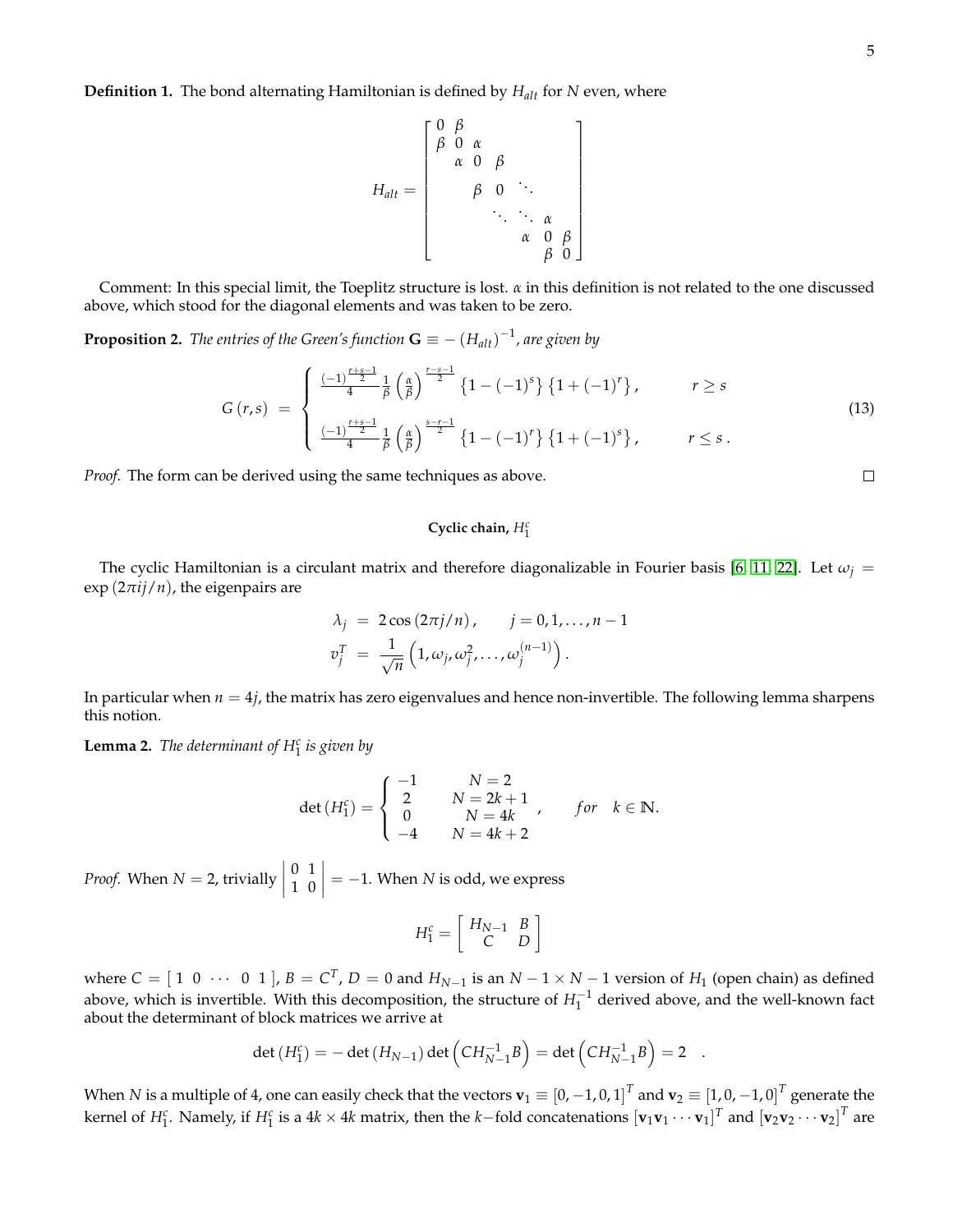and

 $\Box$ 

in the ker  $(H_1^c)$ . Moreover, since excluding the last two rows and columns of  $H_1^c$  gives  $H_{4k-2}$ , which is invertible, we conclude that the two vectors are a basis for the kernel of *H<sup>c</sup>* . 1

Lastly, if *N* is even yet not a multiple of 4, we write  $H_1^c = \begin{bmatrix} H_{N-2} & B \ B^T & D \end{bmatrix}$ *B <sup>T</sup> D* where  $B^T = \begin{bmatrix} 0 & \cdots & 0 & 1 \\ 1 & 0 & \cdots & 0 \end{bmatrix}$  $1 \quad 0 \quad \cdots \quad 0$  $D = \left[ \begin{array}{cc} 0 & 1 \ 1 & 0 \end{array} \right]$ . Here  $H_{N-2}$  has a size that is a multiple of 4. Using the techniques above we obtain

$$
\det(H_1^c) = \det(H_{N-2})\det\left(D - B^T H_{N-2}^{-1} B\right) = \det\left(D - B^T H_{N-2}^{-1} B\right)
$$

$$
= \det\left(\begin{bmatrix} 0 & 1 \\ 1 & 0 \end{bmatrix} - \begin{bmatrix} 0 & -1 \\ -1 & 0 \end{bmatrix}\right) = -4.
$$

**Definition 2.** A Toeplitz matrix is a matrix that is constant along diagonals. A circulant matrix is Toeplitz, and each column is a cyclic shift of the previous column [\[11,](#page-12-6) [23\]](#page-13-6). Thus the lower triangular part of a circulant determines the upper triangular part:

Toeplitz

\n
$$
A = \begin{bmatrix} x_0 & x_{-1} & x_{-2} \\ x_1 & x_0 & x_{-1} \\ x_2 & x_1 & x_0 \end{bmatrix} \quad \text{or} \quad \begin{bmatrix} x_0 & x_{-1} & \cdots & x_{-(N-1)} \\ x_1 & x_0 & \vdots \\ \vdots & \ddots & \vdots \\ x_{N-1} & \cdots & x_1 & x_0 \end{bmatrix}
$$
\nCirculart

\n
$$
A = \begin{bmatrix} x_0 & x_2 & x_1 \\ x_1 & x_0 & x_2 \\ x_2 & x_1 & x_0 \end{bmatrix} \quad \text{or} \quad \begin{bmatrix} x_0 & x_{N-1} & \cdots & x_1 \\ x_1 & x_0 & x_2 \\ \vdots & \ddots & \vdots \\ x_{N-1} & x_{N-2} & \cdots & x_0 \end{bmatrix}.
$$

The inverse of a circulant matrix is circulant. The inverse of a Toeplitz matrix is not in general Toeplitz.

A Toeplitz matrix *T* has (*r*,*s*) entries that depend on *r* − *s*. Therefore specifying the first row and the first column fully specifies the matrix. Specifying the first column(or row) is sufficient to specify a circulant matrix.

<span id="page-5-1"></span>**Proposition 3.** The N  $\times$  N Hückel circulant matrix  $H_1^c$  is invertible for N  $\neq$  4k. The first column of the inverse is

$$
N = 4k + 1
$$
  
\n
$$
N = 4k + 2
$$
  
\n
$$
N = 4k + 3
$$
  
\n
$$
(x_0, x_1, x_2, x_3, ...)
$$
  
\n
$$
N = 4k + 3
$$
  
\n
$$
(x_0, x_1, x_2, x_3, ...)
$$
  
\n
$$
N = \frac{1}{2}(0, 1, 0, -1, \text{ repeat})
$$
  
\n
$$
N = 4k + 3
$$
  
\n
$$
(x_0, x_1, x_2, x_3, ...)
$$
  
\n
$$
N = \frac{1}{2}(-1, 1, 1, -1, \text{ repeat})
$$

*The matrix representation is shown in Fig. [1.](#page-5-0)*



<span id="page-5-0"></span>Figure 1: The Toeplitz structure of  $\mathbf{G}^c_1 = -\left(H^c_1\right)^{-1}$ .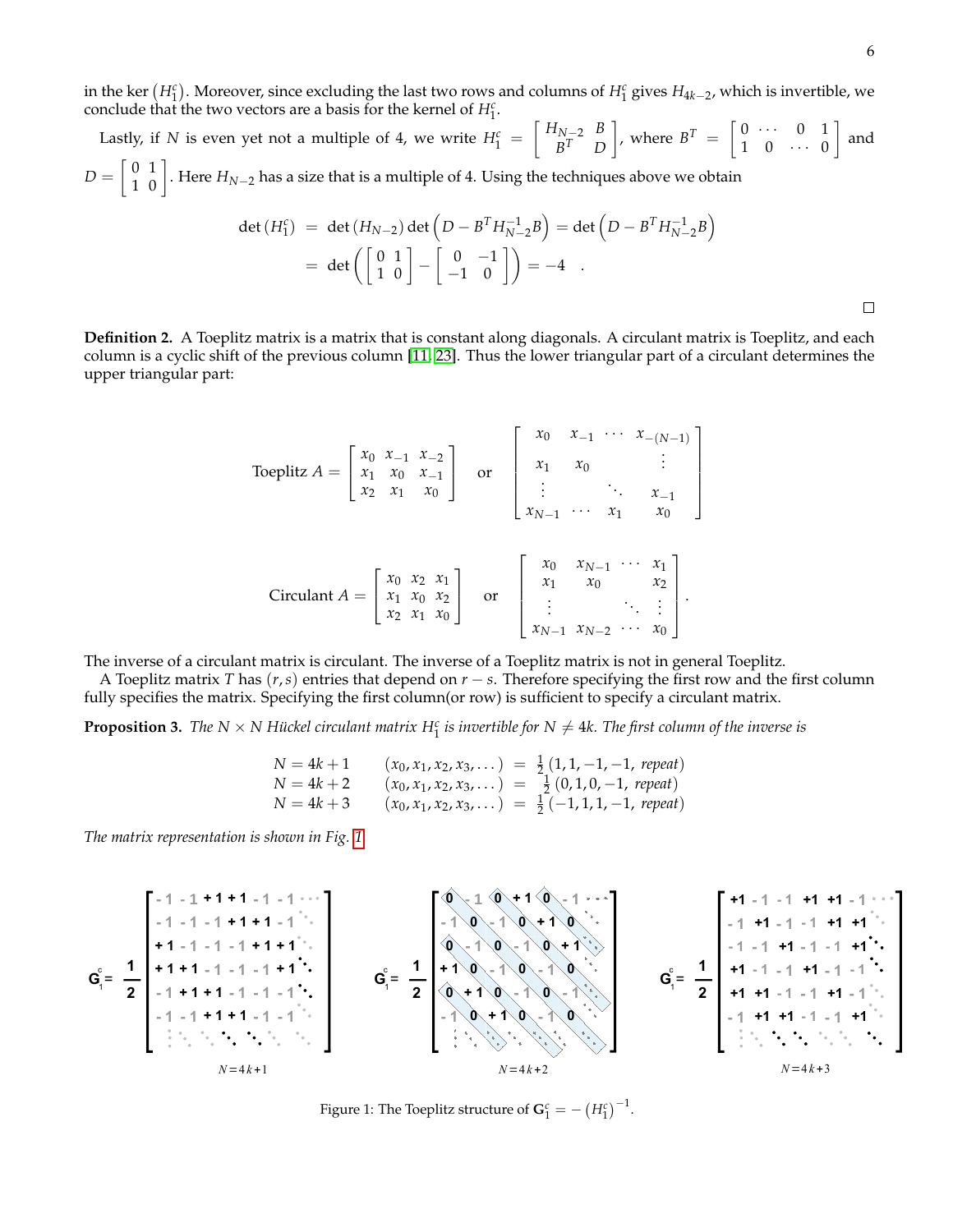*Proof.*  $H_1^c$  (see Eq. [\(3\)](#page-1-0)), is a symmetric circulant matrix, so its inverse is also a symmetric circulant. Thus  $x_k = x_{N-k}$ for  $0 < k < N/2$ . The matrix  $H_1^c$  (with two cyclic diagonals of 1's) multiplies the first column  $(x_0, \ldots, x_{N-1})$  of its inverse to give the first column of the identity matrix:

$$
\begin{bmatrix} 0 & 1 & & & 1 \\ 1 & 0 & 1 & & \\ & 1 & 0 & \ddots & \\ & & \ddots & \ddots & 1 \\ 1 & & & 1 & 0 \end{bmatrix} \begin{bmatrix} x_0 \\ x_1 \\ x_2 \\ \vdots \\ x_{N-1} \end{bmatrix} = \begin{bmatrix} 1 \\ 0 \\ 0 \\ \vdots \\ 0 \end{bmatrix}
$$

In the first row, symmetry changes  $x_1 + x_{N-1} = 1$  to  $2x_1 = 1$  and  $x_1 = \frac{1}{2}$ . Then the odd-numbered rows produce  $x_3, x_5, x_7, \ldots$  with alternating signs:

<span id="page-6-0"></span>
$$
x_1 + x_3 = 0 \text{ so that } x_3 = -\frac{1}{2}
$$
  

$$
x_3 + x_5 = 0 \text{ so that } x_5 = +\frac{1}{2}
$$
  
etc. (14)

The even numbered rows also produce alternating signs:

<span id="page-6-1"></span>
$$
x_0 + x_2 = 0 \text{ so that } x_2 = -x_0
$$
  
\n
$$
x_2 + x_4 = 0 \text{ so that } x_4 = +x_0
$$
  
\netc. (15)

Finally the last row gives  $x_0 = -x_{N-2}$ . This produces the three separate possibilities for the inverse matrix in Proposition 2:

$$
N = 4k + 1
$$
  
\n
$$
N = 4K + 2
$$
  
\n
$$
N = 4k + 3
$$
  
\n
$$
x_{N-2} = x_{4k} = x_0
$$
 by Eq. (14) and then  $x_0 = \frac{1}{2}$   
\n
$$
N = 4k + 3
$$
  
\n
$$
x_{N-2} = x_{4k} = x_0
$$
 by Eq. (15) and then  $x_0 = -x_0 = 0$   
\n
$$
N = 4k + 3
$$
  
\n
$$
x_{N-2} = x_{4k+1} = +\frac{1}{2}
$$
 by Eq. (14) and then  $x_0 = -\frac{1}{2}$ .

The alternating signs for  $x_0, x_2, x_4, \ldots$  complete the inverse circulant matrix  $\left(H_1^c\right)^{-1}$ . The Green's matrix is defined as  $G_1^c \equiv -\left(H_1^c\right)^{-1}$  and is shown in Fig. [1.](#page-5-0)  $\Box$ 

*Remark* 3. The same direct approach produces  $H_1^{-1}$  in the non-circulant case. The  $(1, n)$  and  $(n, 1)$  entries of  $H_1^c$  are now set to zero. Then the first equation in Eq.  $(14)$  is simply  $x_1 = 1$ . The other equations in Eq.  $(14)$  give alternating signs for  $x_3, x_5, \ldots$ .

Similarly, the last equation in Eq. [\(15\)](#page-6-1) is now  $x_{N-2} = 0$ . The first column  $(x_0, x_1, ...)$  of  $H_1^{-1}$  is seen to be  $(0, 1, 0, -1,$  *repeat*). The last column of  $H_1^{-1}$  has these components in reverse order. Then by symmetry we also know the first and last rows of  $H_1^{-1}$ .

Because  $H_1$  is tridiagonal, these two columns and two rows completely determine the rest of  $H_1^{-1}$ . On and above the main diagonal, all sub-matrices of  $H_1^{-1}$  have rank 1. (If  $H_1$  is tridiagonal and invertible then  $H_1^{-1}$  is a "semiseparable" matrix [\[28\]](#page-13-7).) It is easy to see that starting from the first and last rows and columns of **G** in Proposition [2,](#page-4-0) all other entries of **G** follow directly from the rank 1 requirement.

*Proof.* (alternative to Prop. [3\)](#page-5-1) We now establish the inverse of  $H_1^c$  using a technique that is general to circulant matrices based on the factorization of the symbol.  $H_1^c = S + S^{-1} = S + S^T$ , where *S* is the *N* × *N* cyclic shift matrix:  $S^N = I$ . Since  $S + S^{-1} = (\mathbb{I} - iS) (\mathbb{I} + iS) S^{-1}$ , we have

<span id="page-6-2"></span>
$$
(S+S^{-1})^{-1} = S(\mathbb{I}+iS)^{-1}(\mathbb{I}-iS)^{-1}
$$
  
= 
$$
S\frac{(\mathbb{I}+(-i)S+\cdots+(-i)^{N-1}S^{N-1})}{1-(-i)^N}\frac{(\mathbb{I}+iS+\cdots+i^{N-1}S^{N-1})}{1-i^N}
$$
 (16)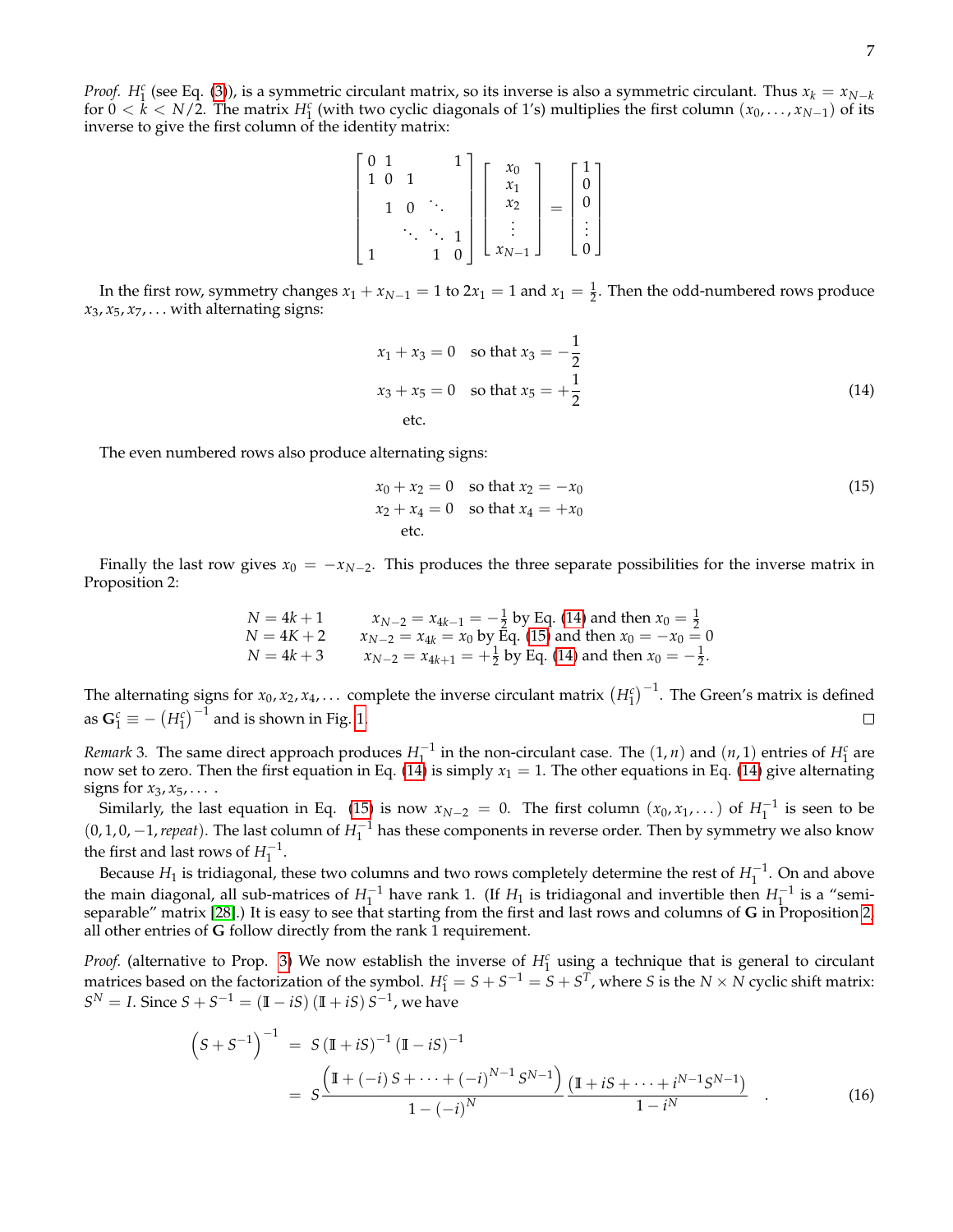The denominator is  $(1 - i^N) (1 - (-i)^N) =$  $\sqrt{ }$  $\int$  $\mathcal{L}$  $0 \quad N \equiv 4k$ 2  $N = 4k + 1$  $4\quad N \equiv 4k+2$ 2  $N = 4k + 3$ . This confirms that  $H_1^c$  is singular for  $N = 4k$ .

The coefficient of  $S^N$  in the product given by Eq. [\(16\)](#page-6-2) is the numerator:

$$
i^{N-1} + (-i) i^{N-2} + (-i)^2 i^{N-3} + \dots + (-i)^{N-2} i + (-i)^{N-1} = \frac{i^N - (-i)^N}{i - (-i)} = \begin{cases} +1 & N \equiv 1 \pmod{4} \\ 0 & N \equiv 2 \pmod{4} \\ -1 & N \equiv 3 \pmod{4} \end{cases}
$$

When we divide by the denominators 2, 4, 2 we find the main diagonal of  $(H_1^c)^{-1}$  as the coefficients of  $S^N = \mathbb{I}$  in  $(S + S^{-1})^{-1}$ :  $\frac{1}{2}$ , 0,  $-\frac{1}{2}$  for *N*: 4*k* + 1, 4*k* + 2, 4*k* + 3 respectively.

Now we find the coefficient of  $S = S^{N+1}$  in Eq. [\(16\)](#page-6-2). The numerator is:  $1 + i^{N-1}(-i) + i^{N-2}(-i)^2 + \cdots$  $i\left( -i\right) ^{N-1}=1+\left( i\right) \left( -i\right) \left[ i^{N-2}+i^{N-1}\left( -i\right) +\cdots +\left( -i\right) ^{N-2}\right] .$  Simplifying the numerator we find  $1+\frac{i^{N-1}-\left( -i\right) ^{N-1}}{i-\left( -i\right) }=$ 1, 2, −1 for *N*: 4*k* + 1, 4*k* + 2, 4*k* + 3 respectively.

Dividing by 2, 4, 2 in the denominator, we find  $\frac{1}{2}$  on the diagonals  $\pm 1$  of  $(S + S^{-1})^{-1}$ .

Finally, notice that diagonals 2, 3, 4, 5, . . . of  $(S + S^{-1})^{-1}$  will have *opposite sign* to diagonals 0, 1, 2, 3, . . . . The multiplication in the numerator of Eq. [\(16\)](#page-6-2) gives a cyclic convolution

$$
(1, i, i^{2}, \dots, i^{N-1}) \star (1, -i, (-i)^{2}, \dots, (-i)^{N-1})
$$

for the coefficients of  $S$ ,  $S^2$ ,  $\dots$  . Because  $i^2=-1$ , the coefficient of  $S^{k+2}$  in the numerator of Eq. [\(16\)](#page-6-2) is the negative of the coefficient of  $S^k$ . The denominators are still 2, 4, 2 for  $N \equiv 1, 2, 3$ . So the pattern in  $(S + S^{-1})^{-1} = -G_1^c$  (starting with the main diagonal) is:

> *N* ≡ 4*k* + 1 diagonals  $\frac{1}{2}$ ,  $\frac{1}{2}$ ,  $-\frac{1}{2}$ ,  $-\frac{1}{2}$  repeated  $N \equiv 4k+2$  diagonals  $0, \frac{1}{2}, 0, -\frac{1}{2}$  repeated  $N \equiv 4k + 3$  diagonals  $-\frac{1}{2}, \frac{1}{2}, \frac{1}{2}, -\frac{1}{2}$  repeated.

This completes the alternative proof.

Analogous to Prop. [2,](#page-4-0) the proposition below gives the form of the cyclic Hamiltonian with the special case of alternating bond strengths and its corresponding Green's function.

**Definition 3.** The cyclic bond alternating Hamiltonian is defined by (*N* even)

$$
H_{alt}^{c} = \begin{bmatrix} 0 & \beta & \alpha & \alpha \\ \beta & 0 & \alpha & \beta & \alpha \\ \alpha & 0 & \beta & \ddots & \vdots \\ \beta & 0 & \ddots & \ddots & \alpha & \alpha \\ \alpha & \alpha & \beta & \alpha & \beta \end{bmatrix}
$$

Comment: As before, this model is not circulant nor has it the Toeplitz structure.

**Proposition 4.** *The entries of the Green's function*  $- \left( H_{alt}^c \right)^{-1}$ *, are given by* 

$$
G\left(r,s\right) = -\frac{1}{4} \begin{cases} \frac{\left(-\alpha/\beta\right)^{\frac{r-s-1}{2}}}{\beta\left[1-\left(-\frac{\alpha}{\beta}\right)^{N/2}\right]} \left[1+\left(-1\right)^{r}\right] \left[1-\left(-1\right)^{s}\right] & + \frac{\left(-\beta/\alpha\right)^{\frac{r-s-1}{2}}}{\alpha\left[1-\left(-\frac{\beta}{\alpha}\right)^{N/2}\right]} \left[1-\left(-1\right)^{r}\right] \left[1+\left(-1\right)^{s}\right] & r > s \end{cases} \tag{17}
$$

<span id="page-7-0"></span>
$$
G(r,s) = -\frac{1}{4} \left\{ \begin{array}{l} \frac{(-\alpha/\beta)^{\frac{N+r-s-1}{2}}}{\beta \left[1-\left(-\frac{\alpha}{\beta}\right)^{N/2}\right]} \left[1+(-1)^r\right] \left[1-(-1)^s\right] + \frac{(-\beta/\alpha)^{\frac{N+r-s-1}{2}}}{\alpha \left[1-\left(-\frac{\beta}{\alpha}\right)^{N/2}\right]} \left[1-(-1)^r\right] \left[1+(-1)^s\right] \end{array} \right. \qquad r \leq s \tag{17}
$$

.

 $\Box$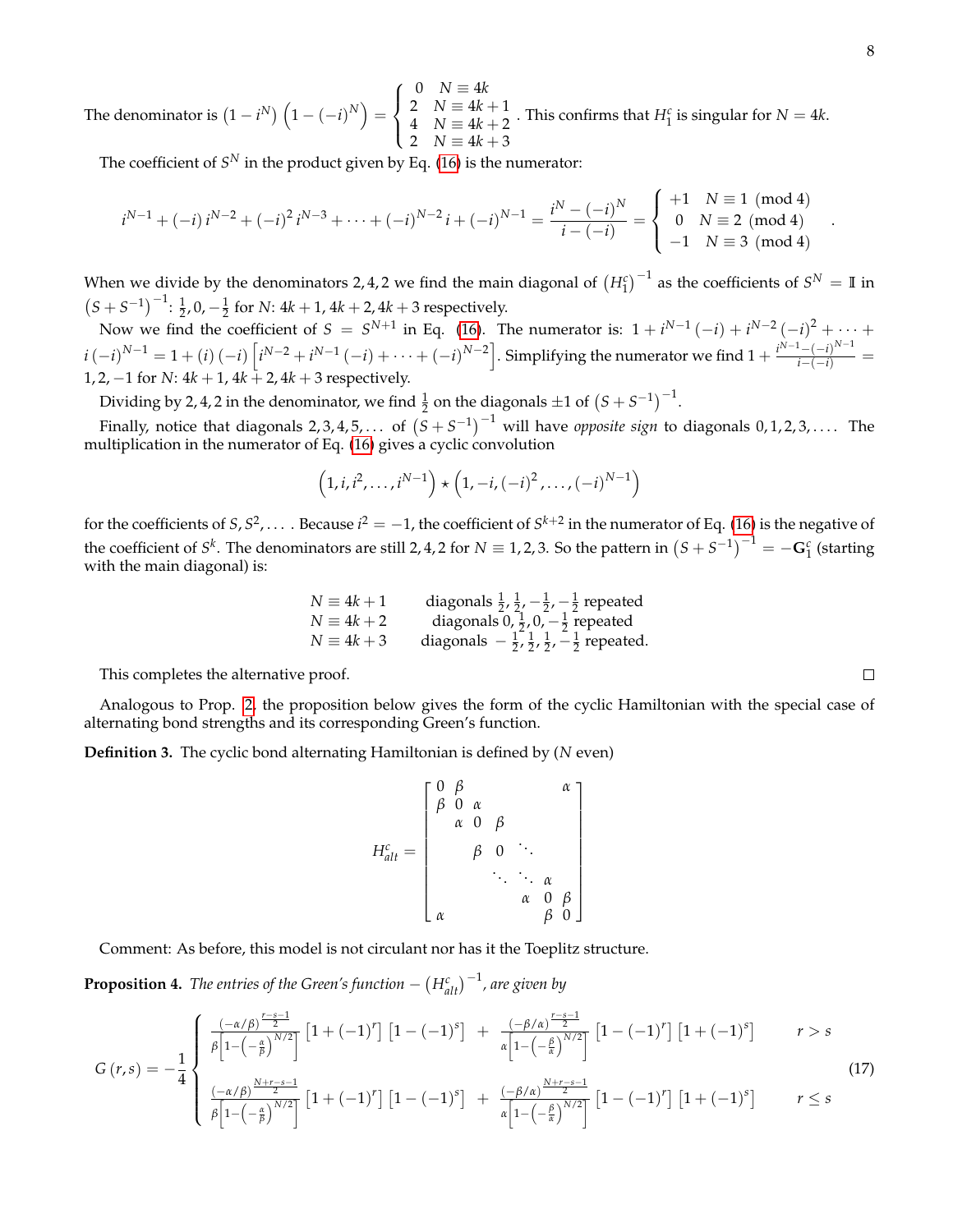*Proof.* We obtain the inverse by solving for **y** in  $H_{alt}^c$ **x** = **y**; that is, we think of **y** as given and we solve for **x**. This will give us  $\mathbf{x} = (H_{alt}^c)^{-1}$  y. First we solve the even rows in terms of the last row  $x_N$ , which itself can be solved from  $x_N = \sum_{i=1}^N \left[ \left( H_{alt}^c \right)^{-1} \right]$  $N_i$ <sup>*y<sub>i</sub>* to give</sup>

$$
x_{2k} = \frac{1}{\beta} \left\{ \sum_{m=0}^{k-1} \left( -\frac{\alpha}{\beta} \right)^m y_{2k-2m-1} \right\} + \left( -\frac{\alpha}{\beta} \right)^k x_N
$$
  

$$
x_N = \beta^{-1} \left[ 1 - \left( -\alpha/\beta \right)^{N/2} \right]^{-1} \sum_{m=0}^{N-1} \left( -\frac{\alpha}{\beta} \right)^m y_{N-2m-1}
$$

Similarly the odd rows are obtained in terms of  $x_1$ , which itself can be solved  $x_1 = \sum_{i=1}^{N} \left[ \left( H_{alt}^c \right)^{-1} \right]$  $y_i$  to give

$$
x_{2k+1} = \frac{1}{\alpha} \left\{ \sum_{m=0}^{k-1} \left( -\frac{\beta}{\alpha} \right)^m y_{2k-2m} \right\} + \left( -\frac{\beta}{\alpha} \right)^k x_1
$$
  

$$
x_1 = \alpha^{-1} \left[ 1 - \left( -\beta/\alpha \right)^{N/2} \right]^{-1} \left\{ y_N - \frac{\beta}{\alpha} \sum_{m=0}^{\frac{N}{2}-1} \left( -\frac{\beta}{\alpha} \right)^m y_{N-2m-2} \right\}
$$

Combining these equations to solve for the even and odd rows separately and multiplying by an overall minus sign we arrive at  $\mathbf{G} = -\left(H_{alt}^c\right)^{-1}$  given by Eq. [\(17\)](#page-7-0).  $\Box$ 

Comment: In the special case that  $N = 2k(2k - 1)$ ,  $G_1^c$  in Proposition [3](#page-5-1) can be obtained from Eq. [\(17\)](#page-7-0) by substituting  $\alpha = \beta = 1$ . Note that in this limit, it is necessary that  $N \neq 4k$  for the denominator not to vanish in agreement with Lemma [2.](#page-4-1)

We now pose a more general (and difficult) question. When does the inverse exist in spatial dimension *d* and if it does, how can it be computed? In the next section we use mathematical techniques borrowed from quantum information theory and number theory to address some of these problems.

#### **III. HIGHER DIMENSIONAL GREEN'S FUNCTION**

The Green's function we derived is the negative of the inverse of the Hückel (tight binding) Hamiltonian, whose  $N \times N$  matrix representation in Dirac notation [\[7\]](#page-12-11) is

<span id="page-8-0"></span>
$$
H_1 = \sum_{k=1}^{N} \{ |k\rangle\langle k+1| + |k+1\rangle\langle k| \} \quad , \tag{18}
$$

.

where in units of  $\beta$  the coupling can be taken to be one.

To explore the *d*−dimensional analog *H<sup>d</sup>* , we use tensor products of matrices. Recall that the tensor product of an  $m \times n$  matrix *A* and an  $p \times q$  matrix *B* is the  $mp \times nq$  matrix defined by

$$
A \otimes B = \begin{bmatrix} a_{11}B & a_{12}B & \cdots & a_{1n}B \\ a_{21}B & a_{22}B & \cdots & a_{2n}B \\ \vdots & \vdots & & \vdots \\ a_{m1}B & a_{m2}B & \cdots & a_{mn}B \end{bmatrix}
$$

The Hamiltonian, *H<sub>d</sub>*, on a square lattice in *d*−spatial dimensions (square lattice in *d* = 2, cubic in *d* = 3, etc.), with the linear size *N* can succinctly be expressed as

$$
H_d = \sum_{i=1}^d \mathbb{I}_{N^{i-1}} \otimes H_1 \otimes \mathbb{I}_{N^{d-i}} \tag{19}
$$

where  $H_1$  is given by Eq. [\(18\)](#page-8-0), and the size of every identity matrix is indicated by its subscript. In dimensions 2 and 3, the Hamiltonians come from  $H_1$  and  $\mathbb{I} = \mathbb{I}_N$ :

<span id="page-8-1"></span>
$$
H_2 = (H_1 \otimes \mathbb{I}) + (\mathbb{I} \otimes H_1) \tag{20}
$$

$$
H_3 = (H_1 \otimes \mathbb{I} \otimes \mathbb{I}) + (\mathbb{I} \otimes H_1 \otimes \mathbb{I}) + (\mathbb{I} \otimes \mathbb{I} \otimes H_1) \quad . \tag{21}
$$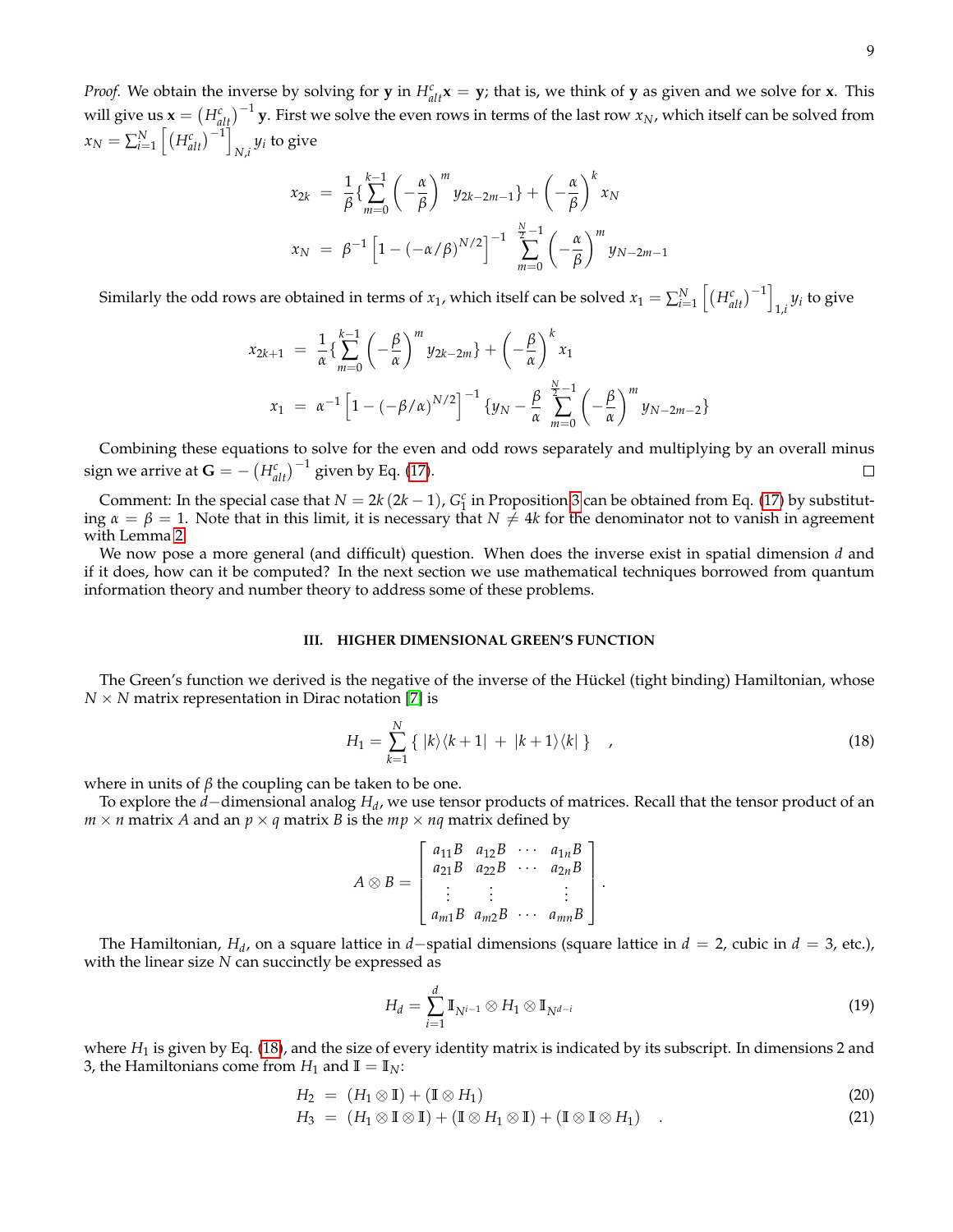Comment: The techniques apply more generally where the lattice can be constructed from *d* independent linear subsets.

Comment: When  $H_1$  is a Toeplitz or a circulant matrix, the corresponding  $H_d$  is generally not a Toeplitz or a circulant matrix [\[18\]](#page-12-4), but they will be block Toeplitz or block circulant respectively.

The eigenvalue decomposition of  $H_1=Q\Lambda Q^T$ , where  $\Lambda$  is the  $N\times N$  diagonal matrix of eigenvalues whose  $k^{\text{th}}$ entry is 2 cos  $k\omega$  and  $Q$  is the matrix of eigenvectors with  $r^{\rm th}$  column given by Eq. [\(2\)](#page-1-3). Since cos  $k\omega\neq 0$  for all  $1 \leq k \leq N$ ,  $\Lambda$  is a diagonal matrix with no zero entries on the diagonal and  $H_1$  is invertible, i.e., has a Green's function, as expected from our calculations.

The associated Green's function matrix in *d* dimensions is defined by  $G_d = -H_d^{-1}$ . Obtaining an analytical expression for the inverse in higher dimensions, at first, might seem difficult because it involves sums of matrices. In  $d = 2$  the size of the lattice is  $N \times N$  and in  $d = 3$  the size is  $N \times N \times N$ .

After the eigenvalue decomposition, the Hamiltonians in higher dimensions (e.g., Eqs. [\(20\)](#page-8-1),[\(21\)](#page-8-1)) reads

<span id="page-9-0"></span>
$$
H_d = Q^{\otimes d} \left\{ \sum_{i=1}^d \mathbb{I}_{N^{i-1}} \otimes \Lambda \otimes \mathbb{I}_{N^{d-i}} \right\} \left( Q^T \right)^{\otimes d} \tag{22}
$$

$$
\equiv Q^{\otimes d} \{ \Lambda_d \} \left( Q^T \right)^{\otimes d} \tag{23}
$$

where the matrix of eigenvectors denoted by  $Q^{\otimes d} \equiv Q \otimes \cdots \otimes Q$  is a *d*-fold tensor product and the diagonal matrix of eigenvalues is  $\Lambda_d = \sum_{i=1}^d \mathbb{I}_{N^{i-1}} \otimes \Lambda \otimes \mathbb{I}_{N^{d-i}}.$  For example,

$$
H_2 = (\mathcal{Q}\Lambda\mathcal{Q}^T\otimes\mathbb{I}) + (\mathbb{I}\otimes\mathcal{Q}\Lambda\mathcal{Q}^T)
$$
  
= (\mathcal{Q}\otimes\mathcal{Q}) [(\Lambda\otimes\mathbb{I}) + (\mathbb{I}\otimes\Lambda)] (\mathcal{Q}^T\otimes\mathcal{Q}^T) (24)

$$
H_3 = (\mathcal{Q}\Delta\mathcal{Q}^T \otimes \mathbb{I} \otimes \mathbb{I}) + (\mathbb{I} \otimes \mathcal{Q}\Lambda\mathcal{Q}^T \otimes \mathbb{I}) + (\mathbb{I} \otimes \mathbb{I} \otimes \mathbb{I})\mathcal{Q}\Lambda\mathcal{Q}^T)
$$
  
=  $(\mathcal{Q}\otimes\mathcal{Q}\otimes\mathcal{Q}) [(\Lambda \otimes \mathbb{I} \otimes \mathbb{I}) + (\mathbb{I} \otimes \Lambda \otimes \mathbb{I}) + (\mathbb{I} \otimes \mathbb{I} \otimes \Lambda)] [\mathcal{Q}^T \otimes \mathcal{Q}^T \otimes \mathcal{Q}^T).$  (25)

This change of basis allows us to diagonalize the Hamiltonians in any dimension, for example

$$
\Lambda_2 = (\Lambda \otimes \mathbb{I}) + (\mathbb{I} \otimes \Lambda) \tag{26}
$$

$$
\Lambda_3 = (\Lambda \otimes \mathbb{I} \otimes \mathbb{I}) + (\mathbb{I} \otimes \Lambda \otimes \mathbb{I}) + (\mathbb{I} \otimes \mathbb{I} \otimes \Lambda).
$$
 (27)

Below we investigate the conditions under which the Green's function exists. For now suppose that it does. Its algebraic representation in *d* dimensions (compare with Eqs. [\(22\)](#page-9-0) and [\(23\)](#page-9-0)) is

$$
\mathbf{G}_d = -Q^{\otimes d} \left\{ \sum_{i=1}^d \mathbb{I}_{N^{i-1}} \otimes \Lambda \otimes \mathbb{I}_{N^{d-i}} \right\}^{-1} \left( Q^T \right)^{\otimes d}.
$$
 (28)

It is clear that if **G***<sup>d</sup>* were to exist no eigenvalue can be zero. Namely, diagonal entries being all the possible sums should satisfy 2 $\sum_{i=1}^d \cos\left(\frac{k_i\pi}{N+1}\right)\neq 0$  for any choice of  $1\leq k_i\leq N.$  Then, the corresponding eigenvalues of  $\mathbf{G}_d$  are  $-1/\left\{2\sum_{i=1}^d\cos\left(\frac{k_i\pi}{N+1}\right)\right\}.$ 

As an illustration let us take  $d = 2$ . Then the energies are the diagonal entries of  $\Lambda_2$  given by the sum

$$
\Lambda_2 = 2 \left[ \begin{array}{cccc} (\cos \omega) \mathbb{I} & & & \\ & (\cos 2\omega) \mathbb{I} & & \\ & & \ddots & \\ & & & (\cos N\omega) \mathbb{I} \end{array} \right] + \left[ \begin{array}{cccc} \Lambda & & \\ & \Lambda & \\ & & \ddots \\ & & & \Lambda \end{array} \right],
$$

which is a matrix of size  $N^2\times N^2$ ;  $\Lambda$  and  $(\cos k\omega)$  II are  $(N\times N)$ . Since  $\cos k\omega=-\cos\left[(N+1-k)\,\omega\right]$ , each block of the sum is 2 (cos  $k\omega$ ) II +  $\Lambda$  for some 1  $\leq$   $k$   $\leq$   $N$  whose  $(N+1-k)^{\text{th}}$  entry is zero. Therefore, the diagonal  $N^2\times N^2$ matrix Λ<sup>2</sup> has exactly *N* zeros on its diagonal, one in each of the *N* blocks, and hence noninvertible.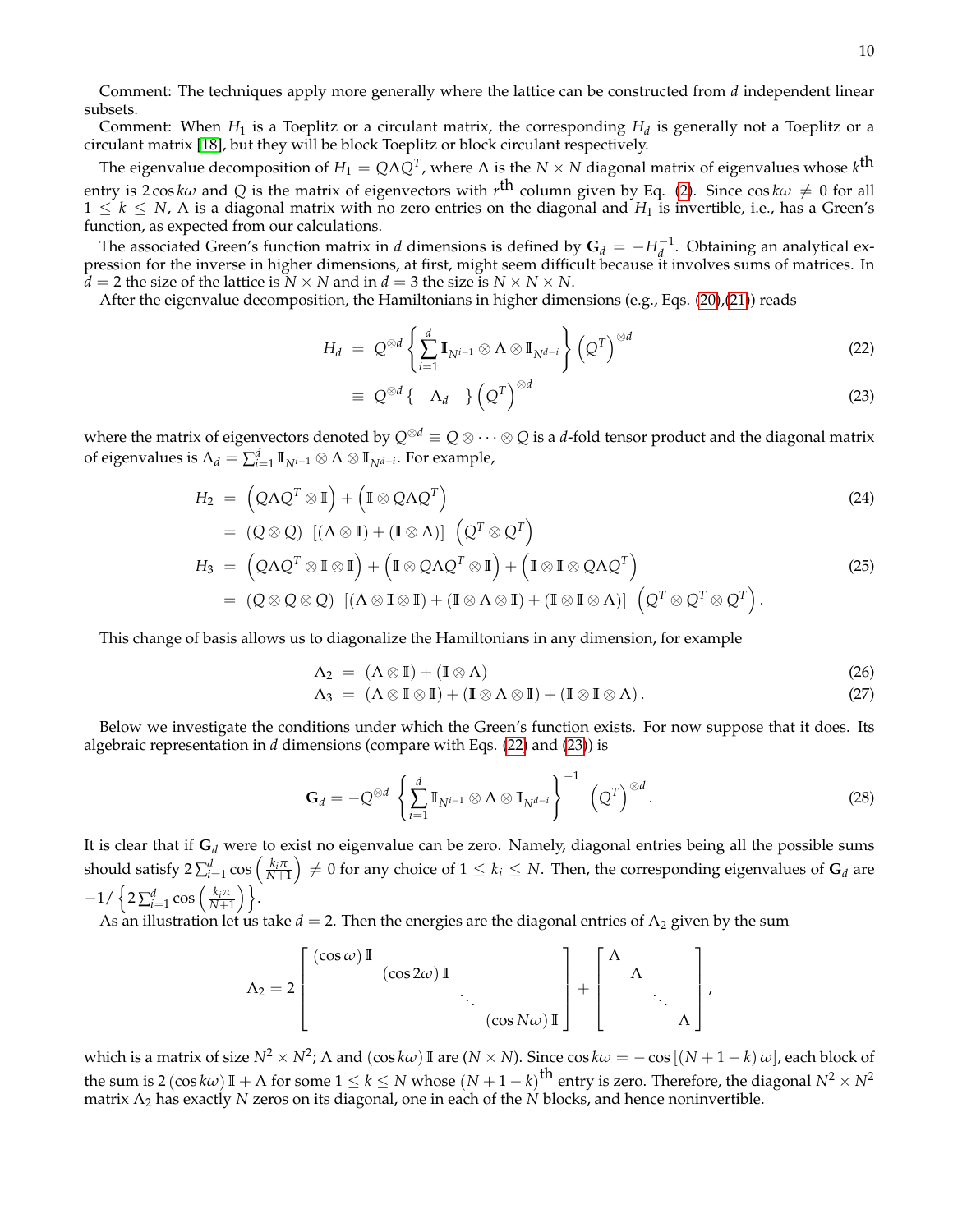The existence of the Green's function, **G***<sup>d</sup>* , in higher dimensions requires that *H<sup>d</sup>* has non-zero eigenvalues, i.e.,  $\sum_{i=1}^d \cos \left( \frac{k_i \pi}{N+1} \right) \neq 0$  for any choice of  $1 \leq k_i \leq N$ .

<span id="page-10-2"></span>**Lemma 3.**  $H_d^{-1}$  does not exist in even spatial dimensions.

*Proof.* Since  $\cos k\omega = -\cos[(N+1-k)\omega]$  for any  $1 \le k \le N$ , we can always pair up the cosines such that each pair sums to zero implying that there is a zero eigenvalue. П

Therefore, below we take *d* and *N* + 1 to be odd (as *N* odd is already non-invertible in one dimension).

We need to prove the general conditions under which  $H_d$  is invertible, which is a problem in number theory. Recently there has been quite a bit of interest in a closely related question, which is under what conditions do sums of roots of unity vanish? Besides sheer theoretical interest, this problem is related to many mathematical structures. For example, Poonen and Rubinstein relate this problem to the number of interior intersection points made by the diagonals of a regular *n*−gon [\[19\]](#page-13-8).

Let us denote  $n\equiv N+1.$  Suppose one asks for what natural numbers  $d$  do there exist  $n^{th}$  roots of unity  $\alpha_1,\dots,\alpha_d\in$ C such that  $\alpha_1 + \cdots + \alpha_d = 0$ ? Such an equation is said to be a vanishing sum of  $n^{th}$  roots of unity of *weight d*. Let *n* have the prime factorization  $p_1^{a_1} \cdots p_r^{a_r}$  ( $a_i > 0$ ), then we can define *W* (*n*) to be the set of weights *d* for which there exists a vanishing sum  $\alpha_1 + \cdots + \alpha_d = 0$ ; if the sum does not vanish then *W* (*n*) is simply the empty set.

Before delving into the proof we introduce some notation and terminology presented in [\[14\]](#page-12-12). Let  $\langle G \rangle$  be a cyclic group of order *n* and let *ζ* be a (fixed) primitive *n th* root of unity. There exists a natural ring homomorphism *ϕ* from the integral group Z*G* to the ring of cyclotomic integers Z[ $\zeta$ ], given by the equation  $\varphi(\zeta) = \zeta$ , i.e., the map  $\varphi$  :  $\mathbb{Z}G \to \mathbb{Z}[\zeta]$ . An element of  $\mathbb{Z}G$ , say  $x = \sum_{g \in G} x_g g$ , lies in the kernel ker  $(\varphi)$  if and only if  $\sum_{g \in G} x_g \varphi(g) = 0$  in **Z** [*ζ*]. Therefore, the elements of the ideal ker(*ϕ*) correspond precisely to all **Z**-linear relations among the *n th* roots of unity. For vanishing sums of  $n^{th}$  roots of unity, we have to look at elements  $x = \sum_g x_g g \in \ker(\varphi)$  with  $x_g \ge 0$ ; the number of non-zero coefficients  $x_g$  is denoted by  $\epsilon_0(x)$ . In other words one looks at **N***G* ∩ ker( $\varphi$ ), where **N***G* denotes the group semi-ring of *G* over **N**.

A vanishing sum  $\alpha_1 + \cdots + \alpha_d = 0$  is called *minimal* if no proper sub-sum is zero. Clearly, one can always multiply a vanishing sum by a root of unity to get another vanishing sum; we say the latter is *similar* to the former; i.e., one can be obtained from the other by a rotation. For any natural number *n*, *ζ<sup>n</sup>* denotes a primitive *n th* root of unity in **C**.

In terms of roots of unity, a vanishing sum from the basic relations of the form

<span id="page-10-0"></span>
$$
1 + \zeta_{p_i} + \zeta_{p_i}^2 + \dots + \zeta_{p_i}^{p_i - 1} = 0 \qquad 1 \le i \le r \tag{29}
$$

is called a *symmetric* minimal elements in **N***G* ∩ ker( $\varphi$ ). In general, there are vanishing minimal sums which are not similar to those in Eq. [\(29\)](#page-10-0). The latter are called *asymmetric* sums.

The following theorem due to Lam and Leung [IV](#page-10-0) [\[14\]](#page-12-12), will help us prove our theorem pertaining to vanishing sums of cosines (Theorem [1\)](#page-10-1).

**Theorem.** [Lam and Leung, Theorem 4.8] Let G be a cyclic group of order  $n=p_1^{a_1}p_2^{a_2}\cdots p_r^{a_r}$  , where  $p_1 < p_2 < \cdots < p_r$  are primes and let  $\varphi : \mathbb{Z}G \to \mathbb{Z}[\zeta]$  be as above, where  $\zeta = \zeta_n$ . For any minimal element  $x \in \mathbb{N}G \cap \ker(\varphi)$ , we have either  $(A)$  x *is symmetric, or (B) r*  $\geq$  3 *and*  $\epsilon_0$  (*x*)  $\geq$  *p*<sub>1</sub> (*p*<sub>2</sub> - 1) + *p*<sub>3</sub> - *p*<sub>2</sub>  $>$  *p*<sub>3</sub>*.* 

We shall utilize this theorem to prove the following (recall that  $n = N + 1$ ):

<span id="page-10-1"></span>**Theorem 1.** Let n be a positive odd integer and  $k_1, k_2, \cdots, k_d$  be a set of integers such that  $1 \leq k_i \leq n-1$ . Then

<span id="page-10-4"></span>
$$
\sum_{i=1}^{d} \cos\left(\frac{k_i \pi}{n}\right) \neq 0 \tag{30}
$$

*for any choice of k<sup>i</sup> 's if and only if d is odd and is smaller than the smallest divisor of n.*

*Proof.* By Lemma [3,](#page-10-2) we only need to consider *d* odd. Below we first work with roots of unity by writing the cosines in terms of the roots

<span id="page-10-3"></span>
$$
\sum_{i=1}^{d} \cos\left(\frac{2k_i \pi}{2n}\right) = 2 \left\{ \sum_{i=1}^{d} \zeta_{2n}^{k_i} + \zeta_{2n}^{-k_i} \right\}.
$$
\n(31)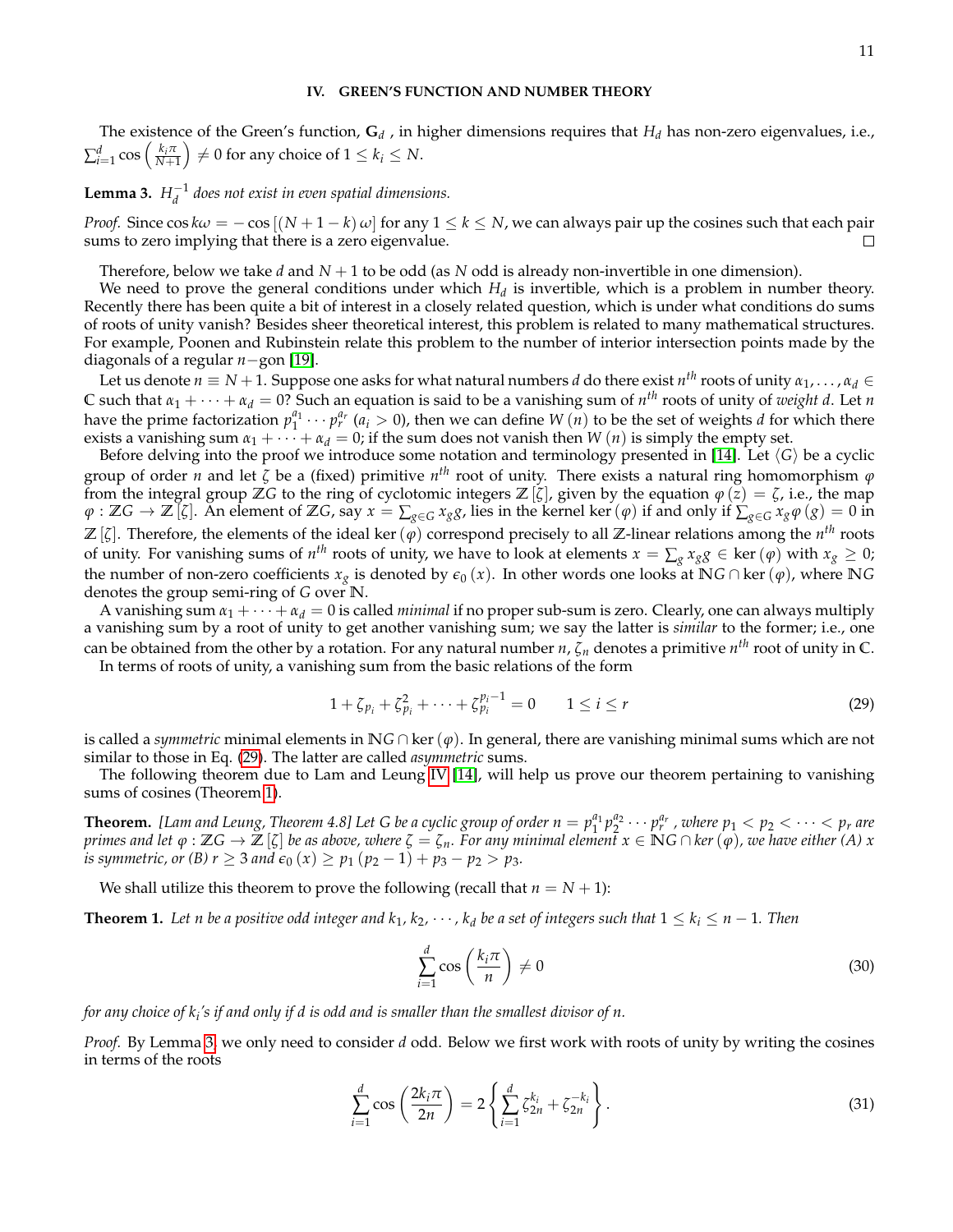

<span id="page-11-0"></span>Figure 2: Left:  $\cos\left(\frac{k_1\pi}{N+1}\right)+\cos\left(\frac{k_2\pi}{N+1}\right)+\cos\left(\frac{k_3\pi}{N+1}\right)=0$  is equivalent to the phasors adding to a vertical vector. The circles shown are unit circles. Right: Vanishing sums of roots of unity imply vanishing sums of cosines on the upper half plane since one can reflect any phasor without changing the cosine.

So we have now a sum over 2*d* roots of unity. We first prove that this sum is never zero if  $d < p_2$ . Since  $2n =$  $2p_2^{a_2}p_3^{a_3} \cdots p_r^{a_r}$  with all the  $p_i$ 's being odd, we are guaranteed (from Theorem [IV\)](#page-10-0) that  $p_1 (p_2 - 1) + p_3 - p_2 = p_2 + p_3$  $p_3 - \tilde{2} < 2p_2$  therefore 2 $d \equiv \epsilon_0(x) < 2p_2$  and if there were vanishing sums they would be of type (A), which are symmetric, i.e., sums of minimal relations. When  $d < p_2$ , in Eq. [\(31\)](#page-10-3) there would be fewer than  $2p_2$  points on the unit circle all of which appear as complex conjugate pairs. For the sum to be of type (A) and vanish, there should be a symmetric sum with a prime *p* that vanishes. The corresponding roots are a subset of the original points that are a vanishing sum of roots of  $\zeta_p$  with the prime  $p \geq p_2 > d$ , therefore it would involve a vanishing sum on more than half of the points of the original 2*d* terms in Eq. [31.](#page-10-3) Hence there must be at least one complex conjugate pair in the vanishing sum under consideration. But if there is one complex conjugate pair then all the roots should be complex conjugates as we can rotate any of the *p* th roots into one another. Since we have a vanishing sum of complex conjugate pairs but we allow only an odd number of terms there must be a real root. But we exclude the real roots  $(\pm 1)$ . Therefore we reach a contradiction and the sum can never vanish.

Now we prove that the sum can be zero if  $d \geq p_2$ . It is sufficient to show that it vanishes for  $d = p_2$  as for any odd  $d > p_2$  we can always pair up the 2 ( $p_2 - d$ ) cosines to cancel as we did in the proof of Lemma [3.](#page-10-2) Suppose  $d = p_2$ . Then a symmetric sum over the roots of unity that vanishes implies that the sum over cosines vanishes as the cosines are the real part and geometrically one can reflect the roots to the upper half plane (see Fig. [2\)](#page-11-0) . However, we need to exclude the possibility of  $\pm 1$  as roots and show that the sum still vanishes. The number of symmetric sums will be  $\frac{2n}{p}$  but only 2 of them have  $\pm 1$  as roots. In the sum involving the symmetric sums we can exclude the ones that have  $\pm 1$  and still be left with vanishing symmetric sums. □

**Corollary 2.** *The inverse of the Hückel matrix and hence its Green's function in d dimensions exists if and only if d is odd and is smaller than the smallest prime divisor of*  $N + 1$ *.* 

For *d* = 3, this lemma and Eq. [\(30\)](#page-10-4) have the geometrical interpretation shown in Fig. [2.](#page-11-0) Moreover, twice the left hand side of Eq. [\(30\)](#page-10-4) is the expression for the energies of the Hückel matrix in *d* dimensions.

#### **V. THE PHYSICAL CONSEQUENCES OF THE INVERSE OF THE HÜCKEL MATRIX AND THE ZEROES OF ITS GREEN'S FUNCTION**

The Hückel formalism, in its physical and chemical context, is not, of course, restricted to a linear chain. Various two- and three-dimensional connectivities have been probed in the 80 years of its existence, to the immense benefit of practice and understanding in chemistry. But until recent time, there has been scant interest in the Green's function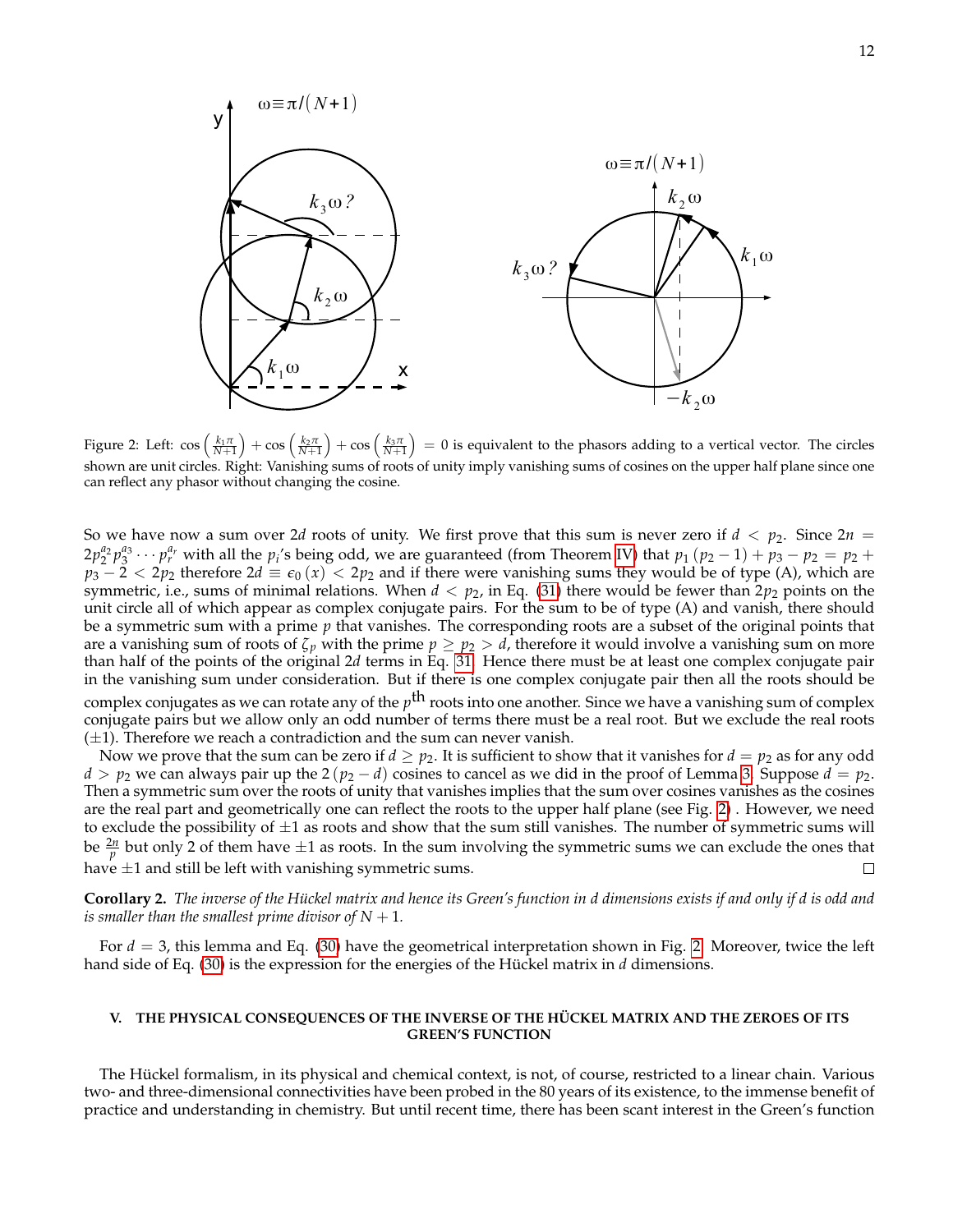of the Hückel matrix, and its inverse. Heilbronner used the inverse of the Hückel Matrix to form an undervalued bridge between the resonance structure of valence bond theory and molecular orbitals - thus bringing together two seemingly distinct, but in fact related, approaches to the electronic structure of molecules [\[13\]](#page-12-0). The graph theoretical context has led people to investigate the inverse of the vertex adjacency matrix [\[10\]](#page-12-13). In the work of Estrada, the relationship between the Green's function formalism and the inverse of the vertex adjacency matrix of a graph is consistently utilized [\[8,](#page-12-14) [9\]](#page-12-15).

In a field that has attracted much attention both experimentally and theoretically in the last decade, the transmission of current across molecules, a striking phenomenon, quite nonclassical, is observed. This is quantum interference, zero or low conductance when electrodes are attached to specific sites across a molecule [\[5,](#page-12-7) [21\]](#page-13-1). Quantum interference occurs when the Green's function, whose absolute value squared is related to the current transmitted, vanishes. These are exactly the zeroes of Eq. [\(12\)](#page-3-0). The inverse of the Hückel matrix has been directly related to this phenomenon in the work of Markussen and Stadler [\[17\]](#page-12-16). The chemical consequences of just these zeroes have been outlined in recent work by us [\[24\]](#page-13-9).

The results we have obtained in this paper for the specific entries of the Green's function have been proven of great utility in describing the transmission of current through molecules. The Green's function expressions obtained in this paper also play an important role in designing a new molecular switches based on electrocyclic reactions, cycloadditions, and sigmatropic reactions in linear polyenes [\[21,](#page-13-1) [24\]](#page-13-9). In particular in a paper on linear polyenes, we have used the results to derive specifically the transmission across a chain, and its exponential falloff [\[26\]](#page-13-10). In the same paper, where it was important to have the Green's function elements for a cyclic polyene (annulene) with and without bond alternation, expressions from the current paper and some based on similar procedures, were used. Two kinds of zero values of the Green's function introduced in this paper, namely easy zero and hard zero, provide the bases for an important classification of quantum interference, and the connection between these zeroes and the non-disjoint or disjoint nature of diradical molecules has been clarified [\[25\]](#page-13-11).

#### **VI. ACKNOWLEDGEMENTS**

We thank Peter Shor for his help in proving Theorem [1.](#page-10-1) We also thank Christopher King, Jeffrey Goldstone, and Shev MacNamara. RM and RH thank National Science Foundation through Grants DMS 1312831 and CHE 1305872 respectively, G.S. is grateful for the ongoing support of MathWorks, and Y. T. thanks the Japan Society for the Promotion of Science for a JSPS Postdoctoral Fellowship for Research Abroad. RM thanks IBM Research for the support and the freedom provided by the Herman Goldstine fellowship.

- <span id="page-12-17"></span>[1] *Wolfram MathWorld, (search under "cosine" and "sine")*.
- <span id="page-12-8"></span>[2] S Alvarez. Tables of parameters for extended hückel calculations. *Universitat de Barcelona, Barcelona*, 1989.
- <span id="page-12-1"></span>[3] Neil W Ashcroft and N David Mermin. *Solid State Physics*. Saunders College, Philadelphia, 1976, 1981.
- <span id="page-12-10"></span>[4] CA Coulson and GS Rushbrooke. Note on the method of molecular orbitals. In *Mathematical Proceedings of the Cambridge Philosophical Society*, volume 36, pages 193–200. Cambridge Univ Press, 1940.
- <span id="page-12-7"></span>[5] Supriyo Datta. *Quantum Transport: Atom to Transistor*. Cambridge University Press, Cambridge, 2005.
- <span id="page-12-5"></span>[6] Philip J Davis. *Circulant matrices*. American Mathematical Soc., 1979.
- <span id="page-12-11"></span>[7] Paul A. M. Dirac. *The Principles of Quantum Mechnics*. Oxford University Press, 4 edition, 1967.
- <span id="page-12-14"></span>[8] Ernesto Estrada and Naomichi Hatano. Statistical-mechanical approach to subgraph centrality in complex networks. *Chemical Physics Letters*, 439(1):247–251, 2007.
- <span id="page-12-15"></span>[9] Ernesto Estrada and Naomichi Hatano. Communicability in complex networks. *Phys. Rev. E*, 77:036111, 2008.
- <span id="page-12-13"></span>[10] A. Farrugia, J. B. Gauci, and I. Sciriha. On the inverse of the adjacency matrix of a graph. *Special Matrices*, 1:28–41, 2013.
- <span id="page-12-6"></span>[11] Robert M Gray. Toeplitz and circulant matrices: A review. *Communications and Information Theory*, 2(3):155–239, 2005.
- <span id="page-12-2"></span>[12] I. Gutman and O. E. Polonsky. *Mathematical Concepts in Organic Chemistry*. Springer, Berlin, 1986.
- <span id="page-12-0"></span>[13] E. Heilbronner and H. Bock. *The HMO-Model and Its Application*. Wiley, London,, 1976.
- <span id="page-12-12"></span>[14] T. Y. Lam and K. H. Leung. On vanishing sums of roots of unity. *Journal of algebra*, 224:91–109, 2000.
- <span id="page-12-3"></span>[15] HC Longuet-Higgins and L Salem. The alternation of bond lengths in large conjugated molecules. iii. the cyclic polyenes c \_{18} h \_{18}, c \_{24} h \_{24} and c \_{30} h \_{30}. In *Proceedings of the Royal Society of London A: Mathematical, Physical and Engineering Sciences*, volume 257, pages 445–456. The Royal Society, 1960.
- <span id="page-12-9"></span>[16] Ranjan K Mallik. The inverse of a tridiagonal matrix. *Linear Algebra and its Applications*, 325(1):109–139, 2001.
- <span id="page-12-16"></span>[17] T. Markussen, R. Stadler, and K. S. Thygesen. Graphical prediction of quantum interference-induced transmission nodes in functionalized organic molecules. *Phys. Chem. Chem. Phys.*, 13:14311–14317, 2011.
- <span id="page-12-4"></span>[18] Gérard Meurant. A review on the inverse of symmetric tridiagonal and block tridiagonal matrices. *SIAM Journal on Matrix Analysis and Applications*, 13(3):707–728, 1992.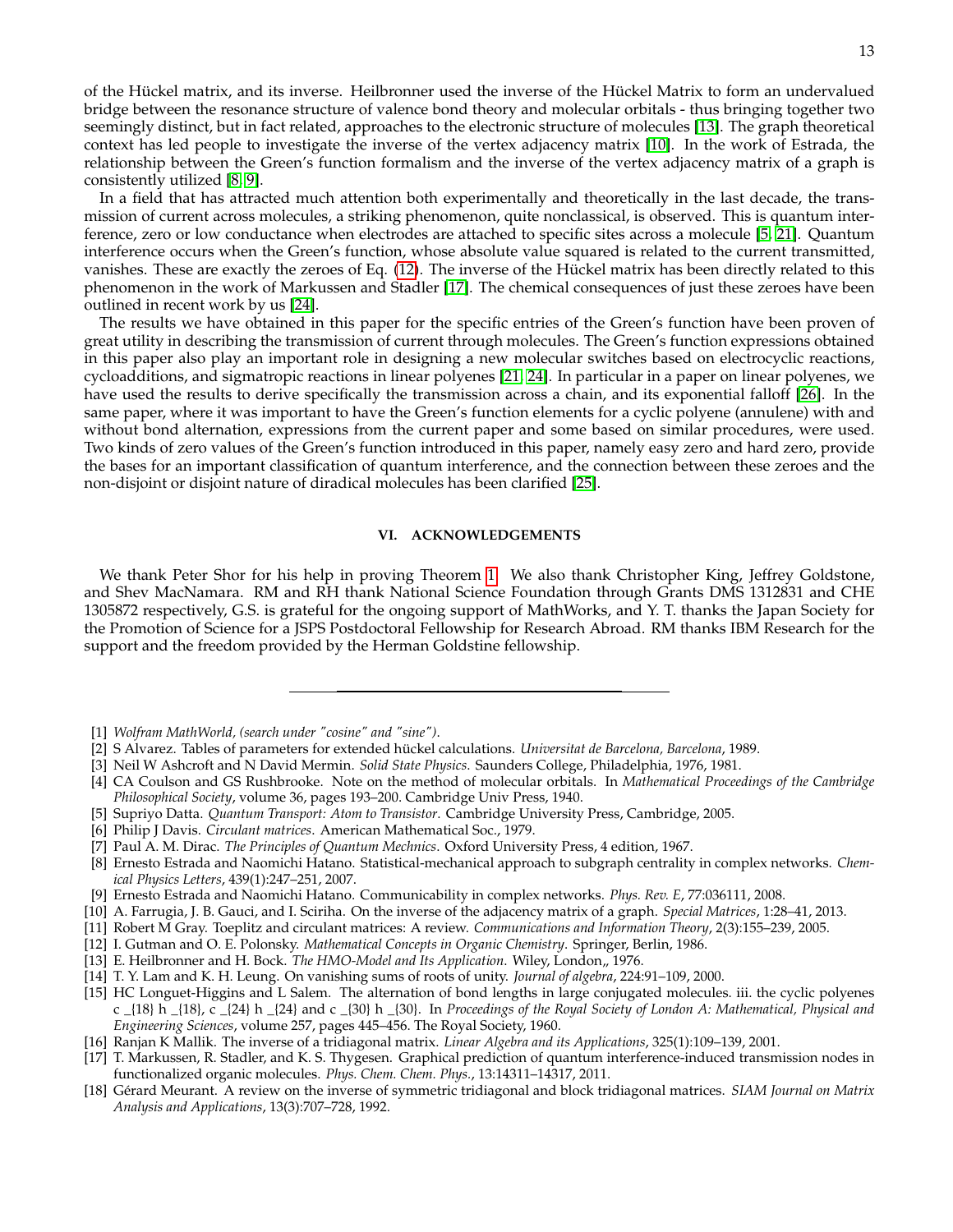- <span id="page-13-8"></span>[19] Bjorn Poonen and Michael Rubinstein. The number of intersection points made by the diagonals of a regular polygon. *SIAM Journal on Discrete Mathematics*, 11:135–156, 1998.
- <span id="page-13-4"></span>[20] P Schlegel. The explicit inverse of a tridiagonal matrix. *Mathematics of Computation*, 24(111):665, 1970.
- <span id="page-13-1"></span>[21] G. C. Solomon, C. Herrmann, and M. Ratner. Molecular electronic junction transport: Some pathways and some ideas. *Top. Curr. Chem.*, 313:1, 2012.
- <span id="page-13-5"></span>[22] Gilbert Strang. The discrete cosine transform. *SIAM review*, 41(1):135–147, 1999.
- <span id="page-13-6"></span>[23] Lloyd N. Trefethen and Mark Embree. *Spectra and Pseudospectra*. Princeton University Press, 2005.
- <span id="page-13-9"></span>[24] Yuta Tsuji, Roald Hoffmann, Ramis Movassagh, and Supriyo Datta. Quantum interference in polyenes. *Journal of Chemical Physics*, 141(22):224311, 2014.
- <span id="page-13-11"></span>[25] Yuta Tsuji, Roald Hoffmann, Mikkel Strange, and Gemma C Solomon. Close relation between quantum interference in molecular conductance and diradical existence. *Proceedings of the National Academy of Sciences*, 113(4):E413–E419, 2016.
- <span id="page-13-10"></span>[26] Yuta Tsuji, Ramis Movassagh, Supriyo Datta, and Roald Hoffmann. Exponential attenuation of through-bond transmission in a polyene: theory and potential realizations. *ACS nano*, 9(11):11109–11120, 2015.
- <span id="page-13-3"></span>[27] Riaz A Usmani. Inversion of a tridiagonal jacobi matrix. *Linear Algebra and Its Applications*, 212:413–414, 1994.
- <span id="page-13-7"></span>[28] Raf Vandebril, Marc Van Barel, and Nicola Mastronardi. *Matrix computations and semiseparable matrices: linear systems*, volume 1. JHU Press, 2007.
- <span id="page-13-0"></span>[29] Chaitanya S Wannere, Kurt W Sattelmeyer, Henry F Schaefer, and Paul von Ragué Schleyer. Aromaticity: The alternating c-c bond length structures of [14]-,[18]-, and [22] annulene. *Angewandte Chemie*, 116(32):4296–4302, 2004.
- <span id="page-13-2"></span>[30] Yongqiang Xue, Supriyo Datta, and Mark A Ratner. First-principles based matrix green's function approach to molecular electronic devices: general formalism. *Chemical Physics*, 281(2):151–170, 2002.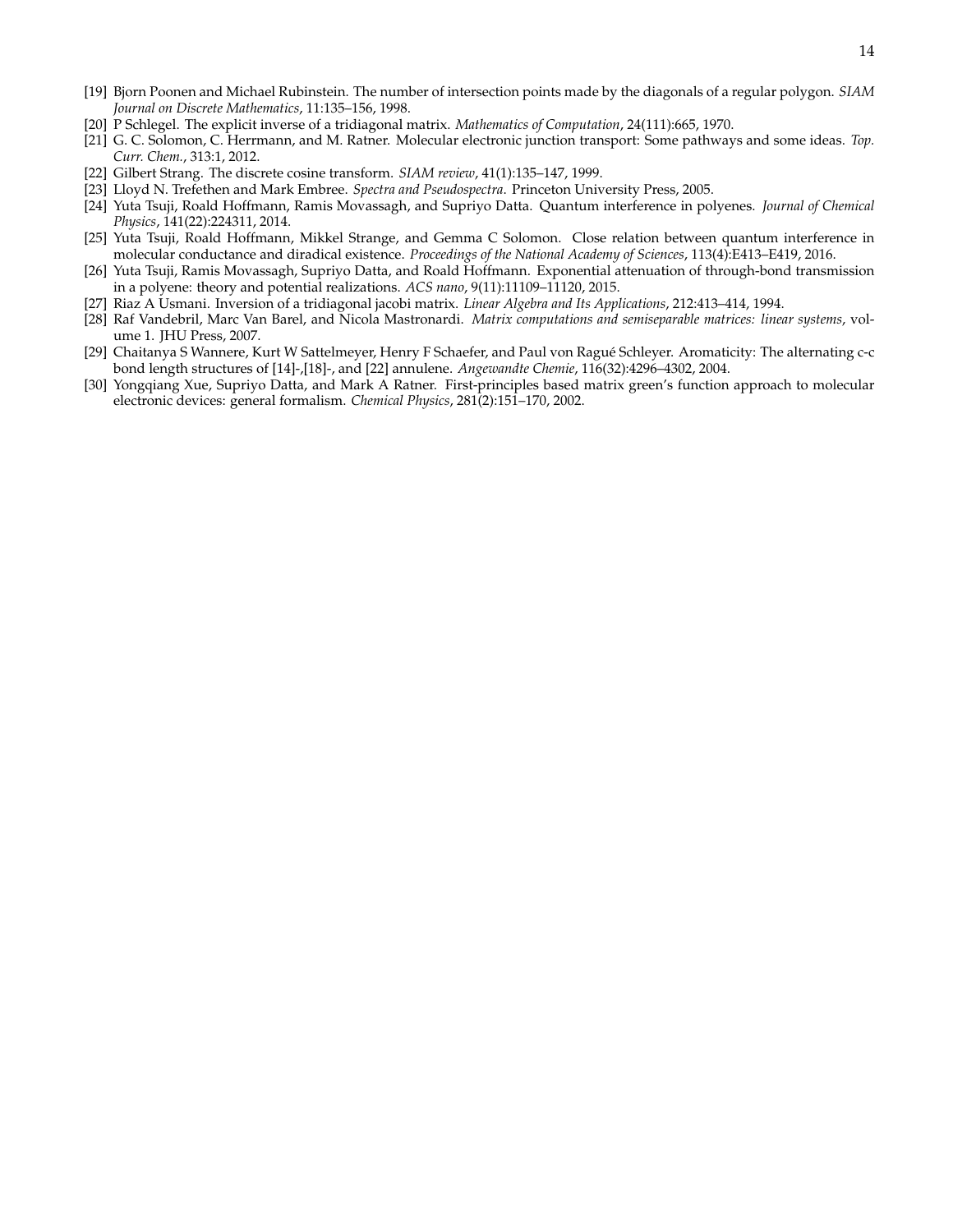#### **VII. APPENDIX: FIRST PRINCIPLE DERIVATION FROM TRIGONOMETRICS**

**Proposition.** *The following sum has a closed form solution*

$$
-\frac{1}{N+1}\sum_{k=1}^{N}\frac{\sin\left(\frac{rk\omega}{\omega}\right)\sin\left(\frac{sk\omega}{\omega}\right)}{\cos\left(k\omega\right)}=e^{i\pi\left(\frac{r+s-1}{2}\right)}\tag{32}
$$

*when r is even and s*  $\lt r$  *is odd. Otherwise, when*  $s \leq r$  *it is zero. Moreover*  $s > r$  *are symmetric, i.e.,*  $G(r, s) = G(s, r)$ *.* 

#### **Easy Zeros: Same parity of** *s* **and** *r*

Using  $\sin(rk\omega)\sin(sk\omega) = \frac{1}{2}\left\{\cos[(r-s)k\omega] - \cos[(r+s)k\omega]\right\}$ , we can rewrite Eq. [\(7\)](#page-1-4) as

<span id="page-14-0"></span>
$$
G(r,s) = -\frac{1}{2(N+1)} \sum_{k=1}^{N} \frac{\{\cos[(r-s)k\omega] - \cos[(r+s)k\omega]\}}{\cos(k\omega)}
$$
(33)

First let *r* − *s* = 2*q*, this implies that *r* and *s* have the same parity (i.e., oddness or evenness). Therefore *r* + *s* is also even, let it be  $r + s = 2q'$  for some  $q' \in \mathbb{N}$ . Eq. [\(33\)](#page-14-0) becomes

<span id="page-14-2"></span>
$$
G(r,s) = -\frac{1}{2(N+1)} \sum_{k=1}^{N} \left\{ \frac{\cos \left[ 2qk\omega \right]}{\cos \left( k\omega \right)} - \frac{\cos \left[ 2q'k\omega \right]}{\cos \left( k\omega \right)} \right\}.
$$
 (34)

We now show that each sum is zero. Let us first show  $\sum_{k=1}^{N} \frac{\cos[2qk\omega]}{\cos(k\omega)} = 0$ . Recall  $\omega = \frac{\pi}{N+1}$  and expand the sum by adding the first to the last then the second to  $N-1^{\textbf{St}}$  etc. to get

<span id="page-14-1"></span>
$$
\sum_{k=1}^{N} \frac{\cos\left[2qk\omega\right]}{\cos\left(k\omega\right)} = \left(\frac{\cos\left[2q\omega\right]}{\cos\left(\omega\right)} + \frac{\cos\left[2qN\omega\right]}{\cos\left(N\omega\right)}\right) + \left(\frac{\cos\left[4q\omega\right]}{\cos\left(2\omega\right)} + \frac{\cos\left[2q\left(N-1\right)\omega\right]}{\cos\left(\left(N-1\right)\omega\right)}\right) + \dots + \left(\frac{\cos\left[2q\frac{N}{2}\omega\right]}{\cos\left(\omega N/2\right)} + \frac{\cos\left[2q\left(\frac{N}{2}+1\right)\omega\right]}{\cos\left(\left(\frac{N}{2}+1\right)\omega\right)}\right). \tag{35}
$$

We now show that each of the parenthesis is identically zero. To do so we notice that each of the parenthesis is of the form

$$
\frac{\cos\left[2qk\omega\right]}{\cos\left(k\omega\right)} + \frac{\cos\left[2q\left(N-k+1\right)\omega\right]}{\cos\left(\left(N-k+1\right)\omega\right)}; \qquad k = 1, 2, \ldots, \frac{N}{2}.
$$

But  $\cos((N-k+1)\frac{\pi}{N+1}) = \cos(-k\frac{\pi}{N+1} + \pi) = -\cos(k\frac{\pi}{N+1}) = -\cos(k\omega)$  by the double angle formula and evenness of the cosine. Moreover

$$
\cos\left[2q\left(N-k+1\right)\omega\right] = \cos\left[2q\pi - 2q\frac{k\pi}{N+1}\right] = \cos\left[-2q\frac{k\pi}{N+1}\right]
$$

$$
= \cos\left[2q\frac{k\pi}{N+1}\right] = \cos\left(2qk\omega\right)
$$

Concluding that the numerators are equal but denominators differ in sign resulting in

$$
\frac{\cos\left[2qk\omega\right]}{\cos\left(k\omega\right)} + \frac{\cos\left[2q\left(N-k+1\right)\omega\right]}{\cos\left(\left(N-k+1\right)\omega\right)} = \frac{\cos\left[2qk\omega\right]}{\cos\left(k\omega\right)} - \frac{\cos\left[2qk\omega\right]}{\cos\left(k\omega\right)} = 0.
$$

The exact same argument with substitution  $q'$  for  $q$  in Eq. [\(35\)](#page-14-1) proves that the second sum in Eq. [\(34\)](#page-14-2) is zero. Together proving *G* (*r*,*s*) = 0 if *r* and *s* have the same parity. There are other zeros that are harder to prove.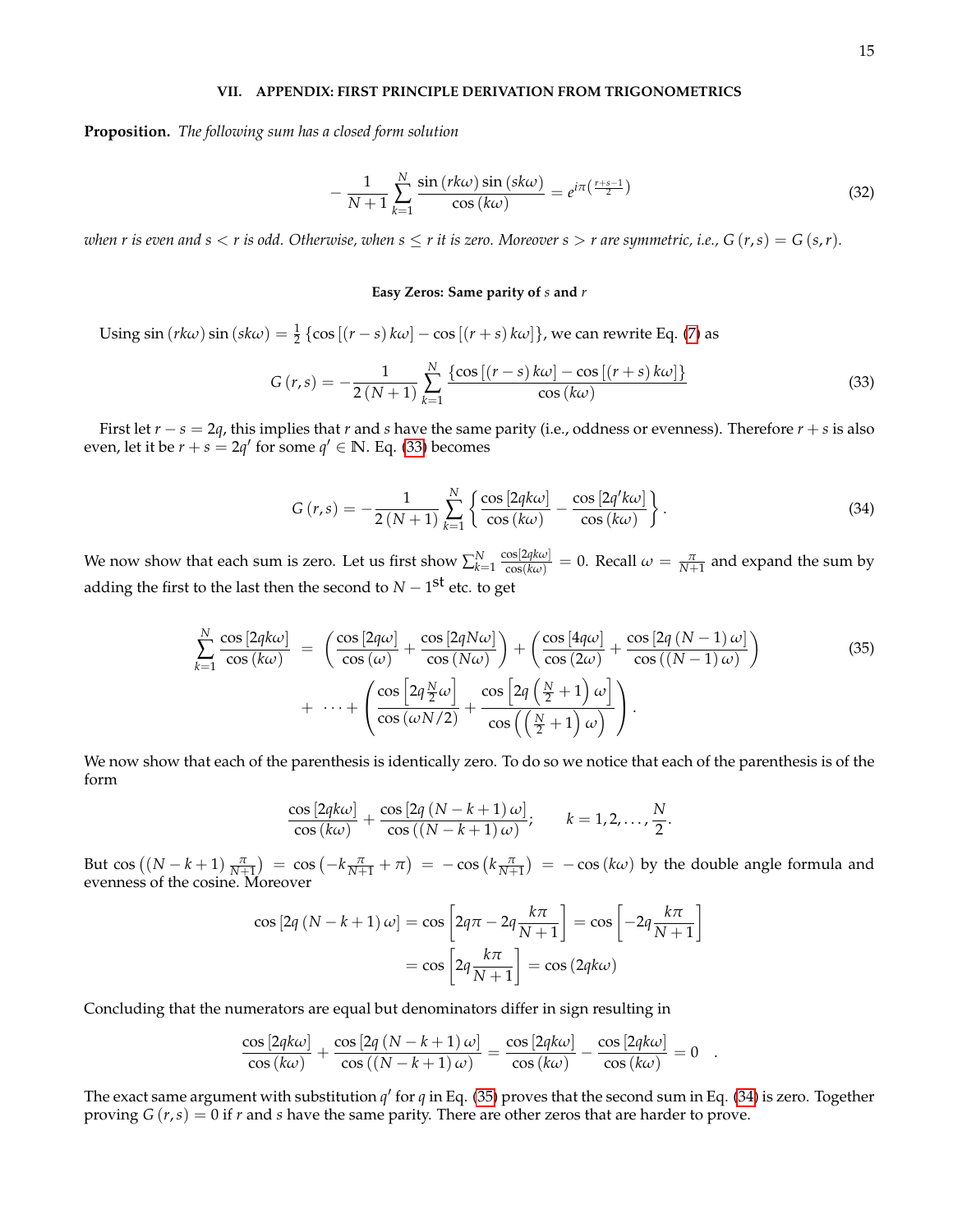#### **Harder Zeros**

Let us make the sum in Eq. [\(7\)](#page-1-4) centered by letting  $m = k - \frac{N+1}{2}$ , whereby

$$
G(r,s) = -\frac{1}{N+1} \sum_{m=-\frac{N-1}{2}}^{\frac{N-1}{2}} \frac{\sin \left[r\omega \left(m+\frac{N+1}{2}\right)\right] \sin \left[s\omega \left(m+\frac{N+1}{2}\right)\right]}{\cos \left[\omega \left(m+\frac{N+1}{2}\right)\right]}
$$

where  $\omega = \frac{\pi}{N+1}$  as before. Since,  $\cos \left[\omega \left(m + \frac{N+1}{2}\right)\right] = -\sin (\omega m)$  and  $\sin x = \frac{1}{2i} (e^{ix} - e^{-ix})$ 

<span id="page-15-0"></span>
$$
G(r,s) = -\frac{ie^{i(r+s)\pi/2}}{2(N+1)} \sum_{m=-\frac{N-1}{2}}^{\frac{N-1}{2}} e^{i\omega m(r+s-1)} \frac{\left(1 - e^{-2ir\omega\left(m + \frac{N+1}{2}\right)}\right)\left(1 - e^{-2is\omega\left(m + \frac{N+1}{2}\right)}\right)}{1 - e^{-2i\omega m}}
$$
  
= 
$$
-\frac{ie^{i(r+s)\pi/2}}{2(N+1)} \sum_{m=-\frac{N-1}{2}}^{\frac{N-1}{2}} e^{i\omega m(r+s-1)} \frac{\left[1 - (-1)^r e^{-2ir\omega m}\right]\left[1 - (-1)^s e^{-2is\omega m}\right]}{1 - e^{-2i\omega m}}
$$
(36)

This equation is general and will be used later for nonzero sums as well.

Since we proved that if *r* and *s* have the same parity the sum vanishes, we prove the harder zeros (see Eq. [\(9\)](#page-2-1)) by letting *r* be odd and *s* even and enforcing *s* < *r*. We can let *r* = 2*q* − 1 and *s* = 2*p* with integers *p* and *q* satisfying  $0 < p < q \le N/2$ . Using these, Eq. [\(36\)](#page-15-0) becomes

$$
G(r,s) = -\frac{e^{i(p+q)\pi}}{2(N+1)} \sum_{m=-\frac{N-1}{2}}^{\frac{N-1}{2}} e^{i2\omega m(p+q-1)} \frac{\left[1+e^{-2i(2q-1)\omega m}\right] \left[1-e^{-2i(2p)\omega m}\right]}{1-e^{-2i\omega m}}
$$

We now use the factorization  $\frac{1-x^{2\ell}}{1-x}=1+x+x^2+\cdots+x^{2\ell-1}$  with  $x\equiv \exp{(-i2m\omega)}$  to get rid of the denominator

$$
G(r,s) = -\frac{(-1)^{p+q}}{2(N+1)} \sum_{m=-\frac{N-1}{2}}^{\frac{N-1}{2}} \left\{ e^{2i\omega m(p+q-1)} \left[ 1 + e^{-2i\omega m(2q-1)} \right] \right\}
$$
  
 
$$
\times \left[ 1 + e^{-2i\omega m} + e^{-4i\omega m} + \dots + e^{-2i\omega m(2p-1)} \right] \right\}
$$

Multiplying the phase factor into the parenthesis inside the sum and substituting for *ω* we have

<span id="page-15-1"></span>
$$
G(r,s) = -\frac{(-1)^{p+q}}{2(N+1)} \sum_{m=-\frac{N-1}{2}}^{\frac{N-1}{2}} \left( e^{2i(p+q-1)\frac{\pi m}{N+1}} + e^{-2i(q-p)\frac{\pi m}{N+1}} \right) \left\{ 1 + e^{-2i\frac{\pi m}{N+1}} + e^{-4i\frac{\pi m}{N+1}} + \dots + e^{-2i(2p-1)\frac{\pi m}{N+1}} \right\}.
$$
 (37)

Comment: The pre-factor multiplying the sum can only be  $\frac{\pm 1}{2(N+1)}$ , determined by the values of *p* and *q* : *G* (*r*,*s*) vanishes iff the sum does.

We expand the summand in Eq. [\(37\)](#page-15-1) to get

<span id="page-15-2"></span>
$$
G(r,s) = -\frac{(-1)^{p+q}}{2(N+1)} \sum_{m=-\frac{N-1}{2}}^{\frac{N-1}{2}} \left\{ \left[ e^{2i(p+q-1)\frac{\pi m}{N+1}} + e^{2i(p+q-2)\frac{\pi m}{N+1}} + \dots + e^{2i(q-p+1)\frac{\pi m}{N+1}} + e^{2i(q-p)\frac{\pi m}{N+1}} \right] \right\}
$$
  
+ 
$$
\left[ e^{-2i(q-p)\frac{\pi m}{N+1}} + e^{-2i(q-p+1)\frac{\pi m}{N+1}} + e^{-2i(q-p+2)\frac{\pi m}{N+1}} + \dots + e^{-2i(p+q-2)\frac{\pi m}{N+1}} + e^{-2i(p+q-1)\frac{\pi m}{N+1}} \right] \right\}
$$
  
= 
$$
-\frac{(-1)^{p+q}}{(N+1)} \sum_{m=-\frac{N-1}{2}}^{\frac{N-1}{2}} \left\{ \cos \left[ \frac{2\pi m (q-p)}{N+1} \right] + \cos \left[ \frac{2\pi m (q-p+1)}{N+1} \right] + \dots + \cos \left[ \frac{2\pi m (p+q-1)}{N+1} \right] \right\}
$$
(38)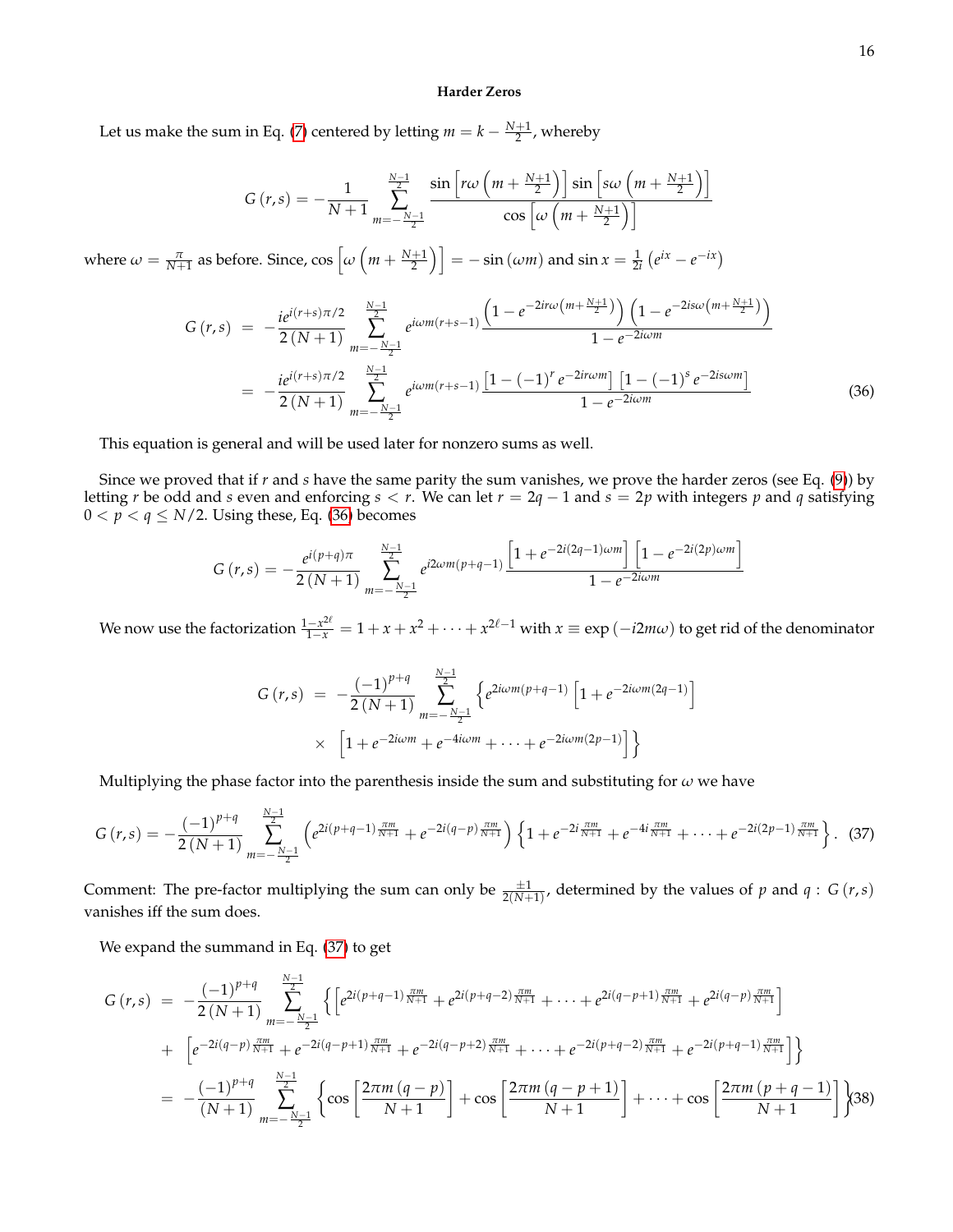where in the last equation, to get the cosines, we paired the first term inside the first brackets with the last term inside the second brackets etc. and used the formula  $e^{ix}+e^{-ix}=2\cos x$ . The factor of 2 cancelled the overall pre-factor 1/2.

Comment: It is important to note that, since  $q > p$ , the exponents in the first bracket are all positive and in the second bracket the exponents are all negative.

We can write a more succinct expression

<span id="page-16-0"></span>
$$
G(r,s) = -\frac{(-1)^{p+q}}{(N+1)} \sum_{t=0}^{2p-1} \left\{ 2 \sum_{m=\frac{1}{2}}^{\frac{N-1}{2}} \cos \left[ \frac{2\pi m (q-p+t)}{N+1} \right] \right\},
$$
(39)

where we used evenness of cosines, to let *m* run from 1/2, and switched the order of the sums. We now prove that the sum inside braces is  $(-1)^t$  . Let  $\theta = \frac{2\pi(q-p+t)}{N+1}$  $\frac{q-p+t}{N+1}$ ,  $n = m - 1/2$  and  $N' = \frac{N}{2} - 1$  to rewrite the sum

$$
2\sum_{m=\frac{1}{2}}^{\frac{N-1}{2}}\cos\left[\frac{2\pi m\left(q-p+t\right)}{N+1}\right] \equiv 2\sum_{n=0}^{N'}\cos\left[\left(n+\frac{1}{2}\right)\theta\right]
$$

but  $\cos\left[\left(n+\frac{1}{2}\right)\theta\right]=\cos\left(n\theta\right)\cos\left(\frac{\theta}{2}\right)-\sin\left(n\theta\right)\sin\left(\frac{\theta}{2}\right)$  and [\[1\]](#page-12-17)

<span id="page-16-1"></span>
$$
\sum_{n=0}^{N'} \cos\left(n\theta\right) = \frac{\cos\left(\frac{N'\theta}{2}\right)\sin\left[\frac{\theta}{2}\left(N'+1\right)\right]}{\sin\left(\theta/2\right)}\tag{40}
$$

$$
\sum_{n=0}^{N'} \sin\left(n\theta\right) = \frac{\sin\left(\frac{N'\theta}{2}\right)\sin\left[\frac{\theta}{2}\left(N'+1\right)\right]}{\sin\left(\theta/2\right)}.\tag{41}
$$

Therefore  $\sum_{n=1}^{N'}\cos\left(n+\frac{1}{2}\right)\theta = \sum_{n=1}^{N'}\left\{\cos\left(n\theta\right)\cos\left(\frac{\theta}{2}\right)-\sin\left(n\theta\right)\sin\left(\frac{\theta}{2}\right)\right\}$  gives

$$
2\sum_{n=0}^{N'}\cos\left(n+\frac{1}{2}\right)\theta = 2\left\{\cos\left(\frac{\theta}{2}\right)\frac{\cos\left(\frac{N'\theta}{2}\right)\sin\left[\frac{\theta}{2}\left(N'+1\right)\right]}{\sin\left(\theta/2\right)} - \sin\left(\frac{\theta}{2}\right)\frac{\sin\left(\frac{N'\theta}{2}\right)\sin\left[\frac{\theta}{2}\left(N'+1\right)\right]}{\sin\left(\theta/2\right)}\right\}
$$

$$
= 2\frac{\sin\left[\frac{\theta}{2}\left(N'+1\right)\right]}{\sin\left(\theta/2\right)}\left\{\cos\left(\frac{N'\theta}{2}\right)\cos\left(\frac{\theta}{2}\right) - \sin\left(\frac{N'\theta}{2}\right)\sin\left(\frac{\theta}{2}\right)\right\}
$$

$$
= 2\frac{\sin\left[\frac{\theta}{2}\left(N'+1\right)\right]}{\sin\left(\theta/2\right)}\left\{\cos\left(\frac{\theta}{2}\left(N'+1\right)\right)\right\} = \frac{\sin\left[\left(N'+1\right)\theta\right]}{\sin\left(\theta/2\right)} = \frac{\sin\left[\left(N\theta/2\right]\right]}{\sin\left(\theta/2\right)}.
$$

 $\text{However }\sin{[N\theta/2]}=\sin{\left[\frac{(N+1)\theta}{2}-\frac{\theta}{2}\right]}=\sin{\left(\frac{(N+1)\theta}{2}\right)}\cos{\frac{\theta}{2}}-\cos{\left(\frac{(N+1)\theta}{2}\right)}\sin{\frac{\theta}{2}}.\text{ But }\sin{\left(\frac{(N+1)\theta}{2}\right)}=0\text{, leaving }2.$ us with

<span id="page-16-2"></span>
$$
\frac{\sin\left[N\theta/2\right]}{\sin\left(\theta/2\right)} = \frac{\sin\left[\frac{\pi N(q-p+t)}{N+1}\right]}{\sin\left(\frac{\pi (q-p+t)}{N+1}\right)} = -\cos\left(\frac{(N+1)\theta}{2}\right) = -\cos\left(\pi \left(q-p+t\right)\right) = -(-1)^{q-p+t}.\tag{42}
$$

Putting this back into the sum (Eq. [\(39\)](#page-16-0))

$$
G(r,s) = \frac{(-1)^{p+q}}{(N+1)} \sum_{t=0}^{2p-1} \left\{ (-1)^{q-p+t} \right\}
$$
  
= 
$$
\frac{(-1)^{2q}}{(N+1)} \sum_{t=0}^{2p-1} (-1)^t = \frac{1}{(N+1)} \sum_{t=0}^{2p-1} (-1)^t ;
$$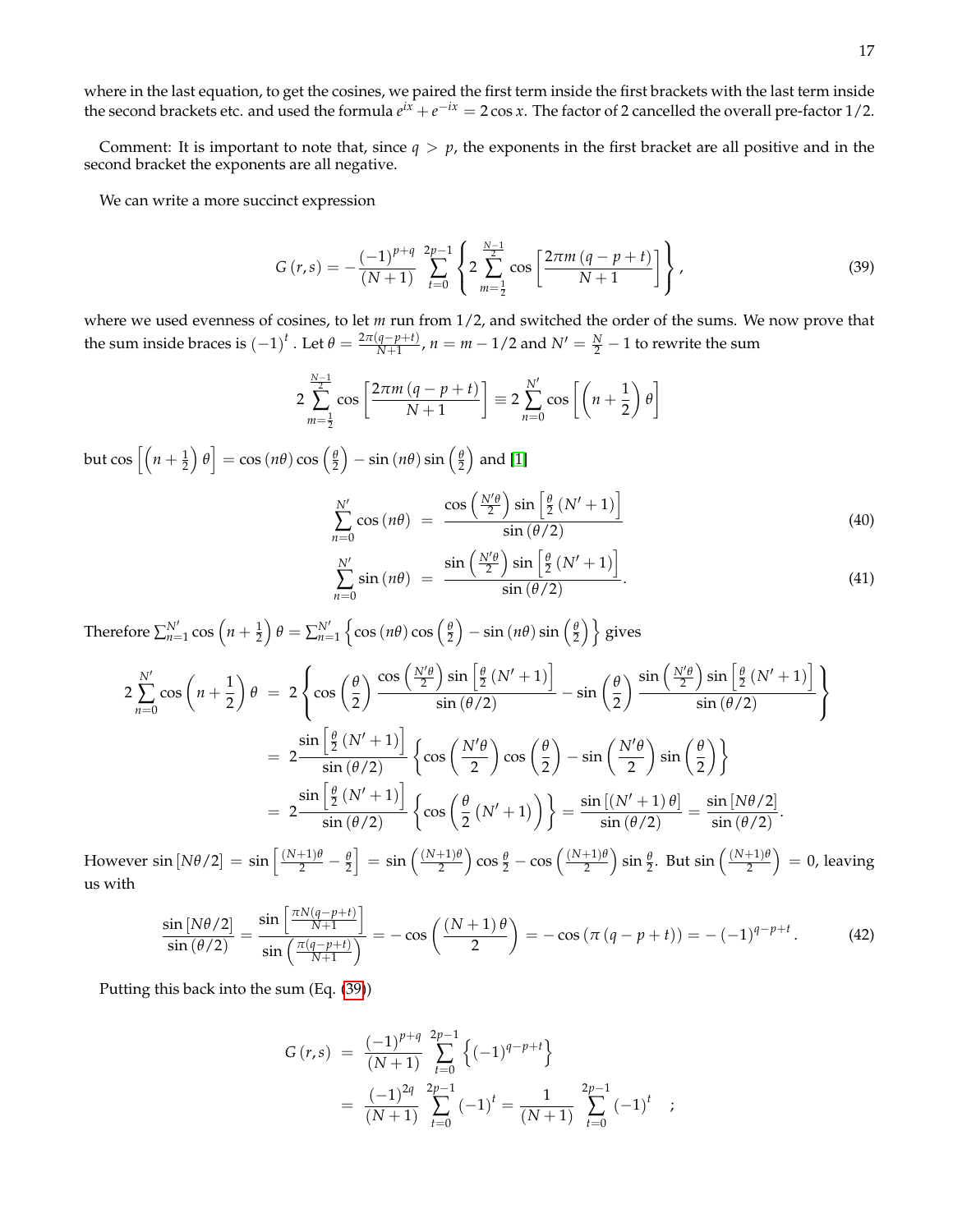zero comes out because we are summing alternating +1's and −1's an even number of times. This completes the proof of the harder zeros. Note that we used  $q > p$ . For example if  $q = p$ , then cos  $\pi (q - p + t)$  would be 1 for  $t = 0$ and the sum would give a  $2p - 1$  on that term alone.

Recall  $\frac{r+1}{2} = q$  and  $\frac{s}{2} = p$  with integers  $p$  and  $q$  satisfying  $0 < p < q \le N/2$ ; for this choice

$$
G(r,s)=0.
$$

#### **Nonzero entries:** ±1**'s in the G**

It remains to show that when *r* is even and *s* is odd, *G* (*r*,*s*) is  $\pm 1$  as shown in Eq. [\(9\)](#page-2-1). Let  $r = 2q$  and  $s = 2p - 1$ with  $p \leq q$  (note that we allow for equality as well). Using Eq. [\(36\)](#page-15-0) and previous techniques we have

$$
G(r,s) = -\frac{ie^{i(2(p+q)-1)\pi/2}}{2(N+1)} \sum_{m=-\frac{N-1}{2}}^{\frac{N-1}{2}} e^{i2\omega m(p+q-1)} \frac{\left[1-e^{-2i(2q)\omega m}\right] \left[1+e^{-2i(2p-1)\omega m}\right]}{1-e^{-2i\omega m}}
$$
  
= 
$$
-\frac{ie^{i(2(p+q)-1)\pi/2}}{2(N+1)} \sum_{m=-\frac{N-1}{2}}^{\frac{N-1}{2}} \left(e^{2i\omega m(p+q-1)}+e^{-2i\omega m(p-q)}\right)
$$
  

$$
\times \left\{1+e^{-2i\omega m}+e^{-4i\omega m}+\cdots+e^{-2i(2q-1)\omega m}\right\}.
$$

Once again we multiply the parenthesis into the braces to get (using  $ie^{i(2(p+q)-1)\pi/2} = e^{i(p+q)\pi}$ )

<span id="page-17-0"></span>
$$
G(r,s) = -\frac{e^{i(p+q)\pi}}{2(N+1)} \sum_{m=-\frac{N-1}{2}}^{\frac{N-1}{2}} \left\{ \left[ e^{2i\omega m(p+q-1)} + e^{2i\omega m(p+q-2)} + \dots + e^{2i\omega m(p-q)} \right] + \left[ e^{-2i\omega m(p-q)} + e^{-2i\omega m(p-q+1)} + \dots + e^{-2i\omega m(p+q-1)} \right] \right\}
$$
(43)

Comment: Eq. [\(43\)](#page-17-0) looks very similar to Eq. [\(38\)](#page-15-2); however, it has a key difference. Since  $q \geq p$ , in either one of the brackets there will be a term with exponent zero. For example, if one looks at the first brackets the first term is *e* 2*iωm*(*p*+*q*−1) , which clearly has a positive exponent; however, the last term *e* <sup>2</sup>*iωm*(*p*−*q*) has either zero or negative exponent. If it is negative, then a term preceding it must have had zero exponent. Therefore, the sum for some choice of *r* and *s* can look like

$$
G_{example}(r,s) = -\frac{e^{i(p+q)\pi}}{2(N+1)} \sum_{m=-\frac{N-1}{2}}^{\frac{N-1}{2}} \left\{ \left[ e^{2i\omega m(p+q-1)} + \dots + e^{2i\omega m} + 1 + e^{-2i\omega m} + \dots + e^{2i\omega m(p-q)} \right] \right\}
$$
(44)  
+ 
$$
\left[ e^{-2i\omega m(p-q)} + e^{2i\omega m} + 1 + e^{-2i\omega m} + \dots + e^{-2i\omega m(p+q-1)} \right] \right\}
$$

We can pair the terms to the left (right) of the 1 in the first bracket with those to the right (left) of the 1 in the right bracket to get the cosines as before. It is clear that the sum over 2 contributes a  $2(N-1)$ . We now show that the sum over the cosines contributes a 4, which together makes  $2(N + 1)$  and cancels the denominator in the pre-factor.

For any *p* and *q*, we can find a  $t_0 = q - p \ge 0$  that makes the exponent zero. In the first bracket, there are  $q - p$ terms to its left and there are  $2q - (q - p + 1) = p + q - 1$  terms to its right (for a total of 2*q* terms). We can pair the terms to its left with the corresponding terms in the second bracket (now to the right of the 1) to get cosines and similarly pair terms to its right to get cosines. Then, we can break the sum in the foregoing equation to the sum over cosines obtained from terms to the left of  $t_0$  in the first bracket, the sum over terms to its right and add a 2 for the term itself. Namely

<span id="page-17-1"></span>
$$
G(r,s) = -\frac{e^{i(p+q)\pi}}{2(N+1)} \sum_{m=-\frac{N-1}{2}}^{\frac{N-1}{2}} \left\{ 2 \sum_{t=1}^{q-p} \cos\left[2\omega mt\right] + 2 + 2 \sum_{t=1}^{p+q-1} \cos\left[2\omega mt\right] \right\}
$$
\n
$$
= -\frac{e^{i(p+q)\pi}}{(N+1)} \sum_{m=-\frac{N-1}{2}}^{\frac{N-1}{2}} \left\{ \sum_{t=1}^{q-p} \cos\left[2\omega mt\right] + \sum_{t=1}^{p+q-1} \cos\left[2\omega mt\right] + 1 \right\},\tag{45}
$$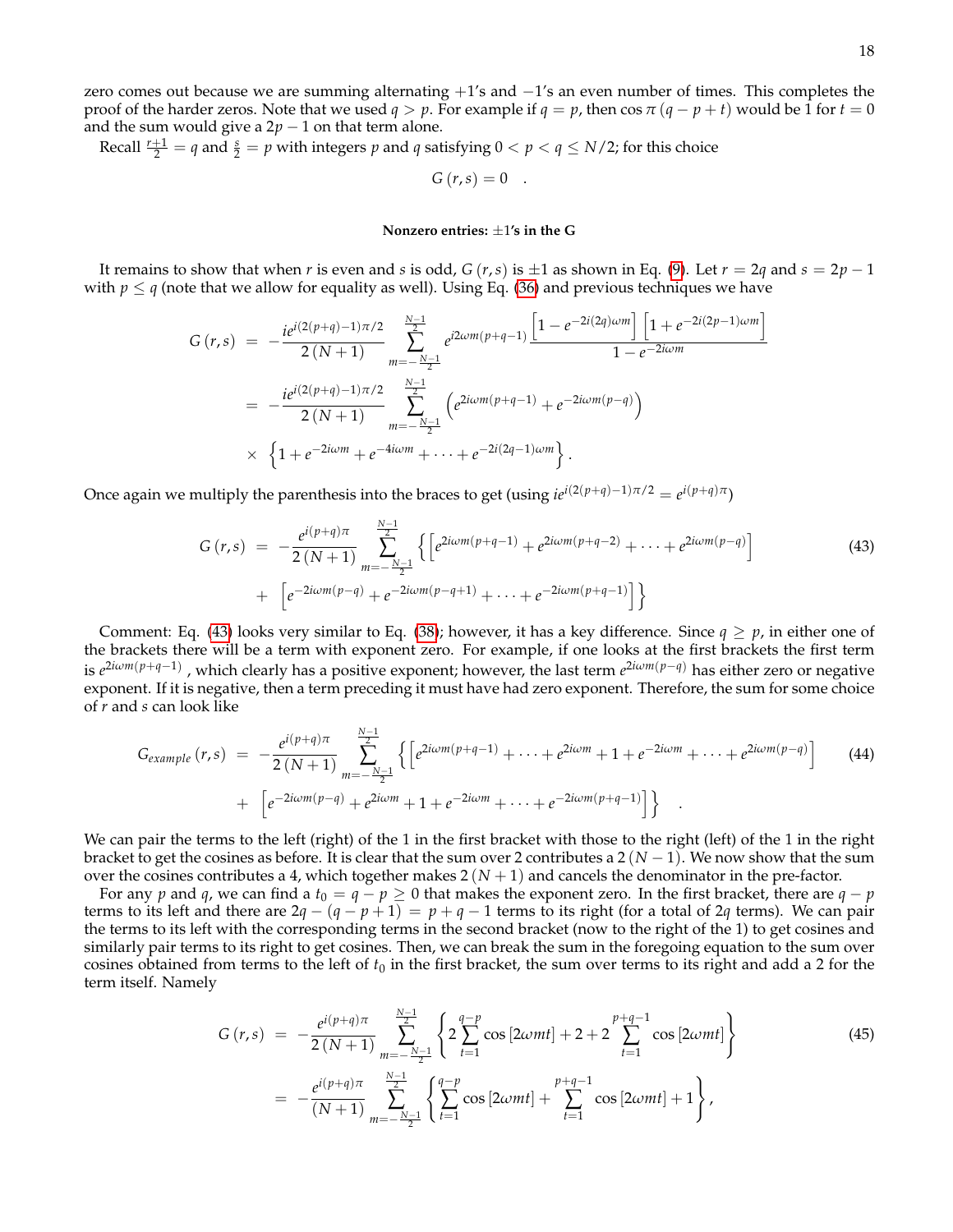where we cancelled the overall pre-factor of a 1/2. Let us evaluate each of the sums separately (switching order of summation, changing variables as before)

$$
\sum_{m=-\frac{N-1}{2}}^{\frac{N-1}{2}} \cos\left[2\omega mt\right] = 2 \sum_{n=0}^{\frac{N}{2}-1} \cos\left[2\omega t \left(n+\frac{1}{2}\right)\right]
$$
  
= 2 cos(\omega t)  $\sum_{n=0}^{\frac{N}{2}-1} \cos\left(2\omega tn\right) - 2 \sin(\omega t) \sum_{n=0}^{\frac{N}{2}-1} \sin\left(2\omega tn\right)$ 

The sum over cosines are evaluated using Eq. [\(40\),41](#page-16-1)

$$
\sum_{n=0}^{\frac{N}{2}-1} \cos(2\omega t n) = \frac{\cos\left(\left(\frac{N}{2}-1\right)\omega t\right)\sin\left[\omega t\left(N/2\right)\right]}{\sin(\omega t)}
$$

$$
\sum_{n=0}^{\frac{N}{2}-1} \sin(2\omega t n) = \frac{\sin\left(\left(\frac{N}{2}-1\right)\omega t\right)\sin\left[\omega t\left(N/2\right)\right]}{\sin(\omega t)}
$$

which together give

$$
\sum_{m=-\frac{N-1}{2}}^{\frac{N-1}{2}} \cos\left[2\omega mt\right] = 2 \frac{\sin\left[\left(\frac{N}{2}\right)\omega t\right]}{\sin\left(\omega t\right)} \left\{ \cos\left(\left(\frac{N}{2}-1\right)\omega t\right) \cos\left(\omega t\right) - \sin\left(\left(\frac{N}{2}-1\right)\omega t\right) \sin\left(\omega t\right) \right\}
$$

$$
= 2 \frac{\sin\left[\left(\frac{N}{2}\right)\omega t\right]}{\sin\left(\omega t\right)} \left\{ \cos\left[\left(\frac{N}{2}\right)\omega t\right] \right\} = \frac{\sin\left(N\omega t\right)}{\sin\left(\omega t\right)} = \frac{\sin\left(\frac{\pi Nt}{N+1}\right)}{\sin\left(\frac{\pi t}{N+1}\right)}.
$$

We calculated this ratio in Eq. [\(42\)](#page-16-2) so we have

$$
\frac{\sin\left(\frac{\pi Nt}{N+1}\right)}{\sin\left(\frac{\pi t}{N+1}\right)} = -(-1)^t.
$$

Using this we can evaluate Eq. [\(45\)](#page-17-1)

$$
G(r,s) = -\frac{e^{i(p+q)\pi}}{(N+1)} \left\{ -\sum_{t=1}^{q-p} (-1)^t - \sum_{t=1}^{p+q-1} (-1)^t + \sum_{m=-\frac{N-1}{2}}^{\frac{N-1}{2}} 1 \right\}.
$$

If  $q - p$  is even then  $q - p = 2k$  for some k and  $p + q - 1 = 2(k + p) - 1$ , which is odd. Also if  $q - p = 2k - 1$ , then  $p + q - 1 = 2(p + k - 1)$ , which is even. In either case one of the sums vanishes and the other evaluates to be −1. Therefore,

<span id="page-18-0"></span>
$$
G(r,s) = -\frac{e^{i(p+q)\pi}}{(N+1)} \left\{ 1 + \sum_{m=-\frac{N-1}{2}}^{\frac{N-1}{2}} 1 \right\} = -\frac{e^{i(p+q)\pi}}{(N+1)} (N+1) = -e^{i(p+q)\pi}
$$
(46)

So we predict that if  $p + q$  is odd then  $G(r, s) = +1$  and if  $p + q$  is even then  $G(r, s) = -1$ . What does this mean for *r* and *s*? Let us cover all of the cases one by one. Recall that *r* is even and *s* is odd and  $q + p = \frac{r}{2} + \frac{s+1}{2}$ 

- $p + q$  is even,  $G(r, s) = -1$ , and  $q$  is even. This means,  $p$  is even. These implies that  $r$  and  $s + 1$  are multiples of 4. Looking at **G**, we see that these entries indeed are −1.
- $p + q$  is even,  $G(r, s) = -1$ , and  $q$  is odd. This means  $p$  is odd. These imply that  $r$  and  $s + 1$  are multiples of 2 but not 4. Looking at **G**, we see that the rest of the entries that are −1 have been covered.
- $p + q$  is odd,  $G(r, s) = +1$ , and  $q$  is even. This means  $p$  is odd. These imply that  $r$  is a multiple of 4 but  $s + 1$  is not (though of course even). This covers some of the +1's in **G**.